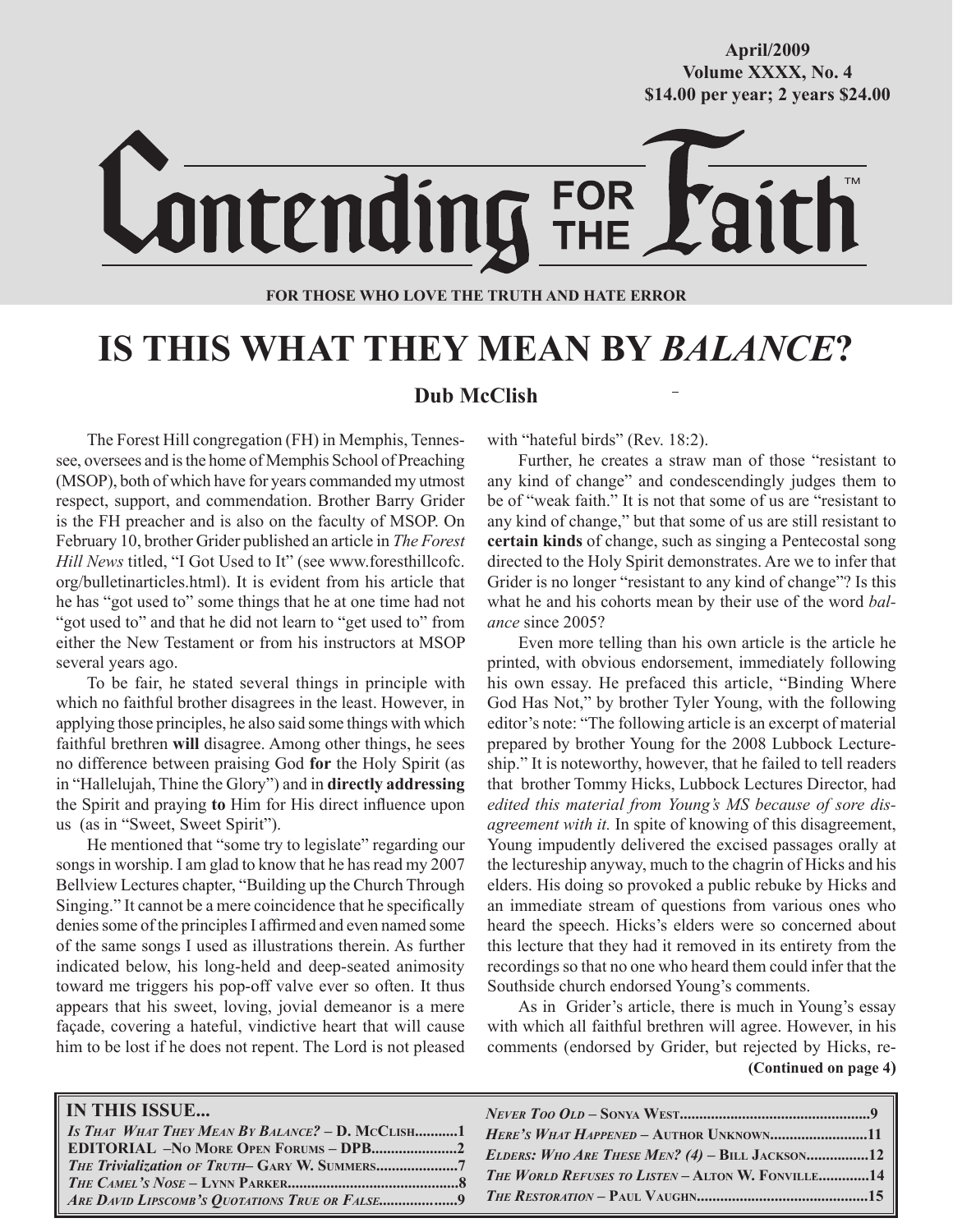

#### **David P. Brown, Editor and Publisher dpbcftf@gmail.com**

*COMMUNICATIONS received by CONTENDING FOR THE FAITH and/or its Editors are viewed as intended FOR PUBLICATION unless otherwise stated. Whereas we respect confidential information, so described, everything else sent to us we feel free to publish without further permission being necessary. Anything sent to us NOT for publication, please indicate this clearly when you write. Please address such letters directly to the Editor-in-Chief David P. Brown, P.O. Box 2357, Spring, Texas 77383. Telephone: (281) 350-5516.*

#### **SUBSCRIPTIONS RATES**

*Single Subscriptions: One Year, \$14.00; Two Years, \$24.00. Club Rate: Three One-Year Subscriptions, \$36; Five One-Year Subscriptions, \$58.00. Whole Congregation Rate: Any congregation entering each family of its entire membership with single copies being mailed directly to each home receives a \$3.00 discount off the Single Subscription Rate, i.e., such whole congregation subscriptions are payable in advance at the rate of \$11.00 per year per family address. Foreign Rate: One Year, \$30. NO REFUNDS FOR CANCEL-ATIONS OF SUBSCRIPTIONS.*

#### **ADVERTISING POLICY & RATES**

*CONTENDING FOR THE FAITH was begun and continues to exist to defend the gospel (Philippians 1:7,17) and refute error (Jude 3). Therefore, we are interested in advertising only those things that are in harmony with what the Bible authorizes (Colossians 3:17). We will not knowingly advertise anything to the contrary. Hence, we reserve the right to refuse any offer to advertise in this paper.*

*All setups and layouts of advertisements will be done by CONTENDING FOR THE FAITH. A one-time setup and layout fee for each advertisement will be charged if such setup or layout is needful. Setup and layout fees are in addition to the cost of the space purchased for advertisement. No major changes will be made without customer approval.*

*All advertisements must be in our hands no later than two (2) months preceding the publishing of the issue of the journal in which you desire your advertisement to appear. To avoid being charged for the following month, ads must be canceled by the first of the month. We appreciate your understanding of and cooperation with our advertising policy.*

*MAIL ALL SUBSCRIPTIONS, ADVERTISEMENTS AND LETTERS TO THE EDITOR-IN-CHIEF, P. O. Box 2357, Spring, Texas 77383-2357. COST OF SPACE FOR ADS: Back page, \$300.00; full page, \$300.00; half page, \$175.00; quarter page, \$90.00; less than quarter page, \$18.00 per column-inch. CLASSIFIED ADS: \$2.00 per line per month. CHURCH DIREC-TORY ADS: \$30.00 per line per year. SETUP AND LAYOUT FEES: Full page, \$50.00; half page, \$35.00; anything under a half page, \$20.00.*

*CONTENDING FOR THE FAITH is published monthly. P. O. Box 2357, Spring, Texas 77383-2357 Telephone: (281) 350-5516.*

> **Ira Y. Rice, Jr., Founder August 3, 1917-October 10, 2001**

### *Editorial...* **NO MORE OPEN FORUMS**

In Memphis, TN, Sept. 10, 1973, what bro. Garland Elkins called "one of the most important gatherings of brethren which has been conducted in this generation" convened. He reported that it lasted "between ten and thirteen hours" with some "200 preachers present" (Intro., MMHOT, p. i) The meeting pertained to the Herald of Truth (HOT) that at the time was over twenty years old and had been overseen by the Highland Church of Christ, Abilene, TX, almost from its beginning. The meeting was taped, transcribed and printed under the title of *Memphis Meeting with the representatives of the Herald of Truth, September 10, 1973 (MMHOT)* by the Getwell congregation. All quotations herein are from that booklet.

Some of the foremost influential men in the church of that day were present for the meeting. Some those associated with HOT who spoke were Batsell Barret Baxter, Jr., Art Haddox, Landon Saunders, Lynn Anderson, Edgar Orman, and Harold Hazelip. Some of the other speakers were Garland Elkins, James Willeford, E. R. Harper, Thomas B. Warren, Frank Cawyer, Frank Young, Ira Y. Rice, Jr., Alan Highers, and Rubel Shelly (before his apostasy).

Due to the inroads into HOT by liberals of that day along with its "non-distinctive" preaching, much concern for the soundness of the program had been growing and voiced for several years prior to the meeting. More information concerning the background of the meeting is found in MMHOT. Suffice it to say that the representatives of the HOT knew beforehand that this meeting was going to be an "Open Forum" and would be to some extent adversarial. *To their credit on that occasion they attended and participated in the meeting*

In setting the tenor of the meeting bro. Elkins referenced 1 Cor. 14:40 as the guideline for the conduct of the meeting. He aslo cited 1 Peter 3:8 as to the attitude that should characterize all present. He then remarked: "But at the same time I am sure we need to be forthright." Elkins referenced Paul's comment in 2 Cor. 3:12 to emphasize that doing things according to the previous scriptures did not rule out engaging in **" great plainness of speech"** (p. 1). The proceedings were then opened with the HOT representitives speaking first, beginning with Highland elder Art Haddox, followed by Landon Saunders, Lynn Anderson, and Battsell Baxter. After the previously listed men, Elkins, James Willeford (former Highland elder), Thomas B. Warren, Frank Cawyer (former Highland elder) and E. R. Harper (long time gospel preacher, debater, writer, former HOT speaker, fund raiser and Highland member) spoke (p. 1, first session, p. 1, second session).

Following Harper's speech, a number of questions pertaining to his firing from the HOT and the HOT brethren's treatment of him were asked. In one way or another the questions related to the use of false teachers, the teaching of false doctrine in Highland and the beliefs of different persons involved with HOT.

Repeatedly, it was emphasized to the HOT representatives that no one wanted to destroy the program, but the goal was get the HOT back on a Scriptural foundation, producing only Scriptural distinctive preaching, done by faithful brethren. Many of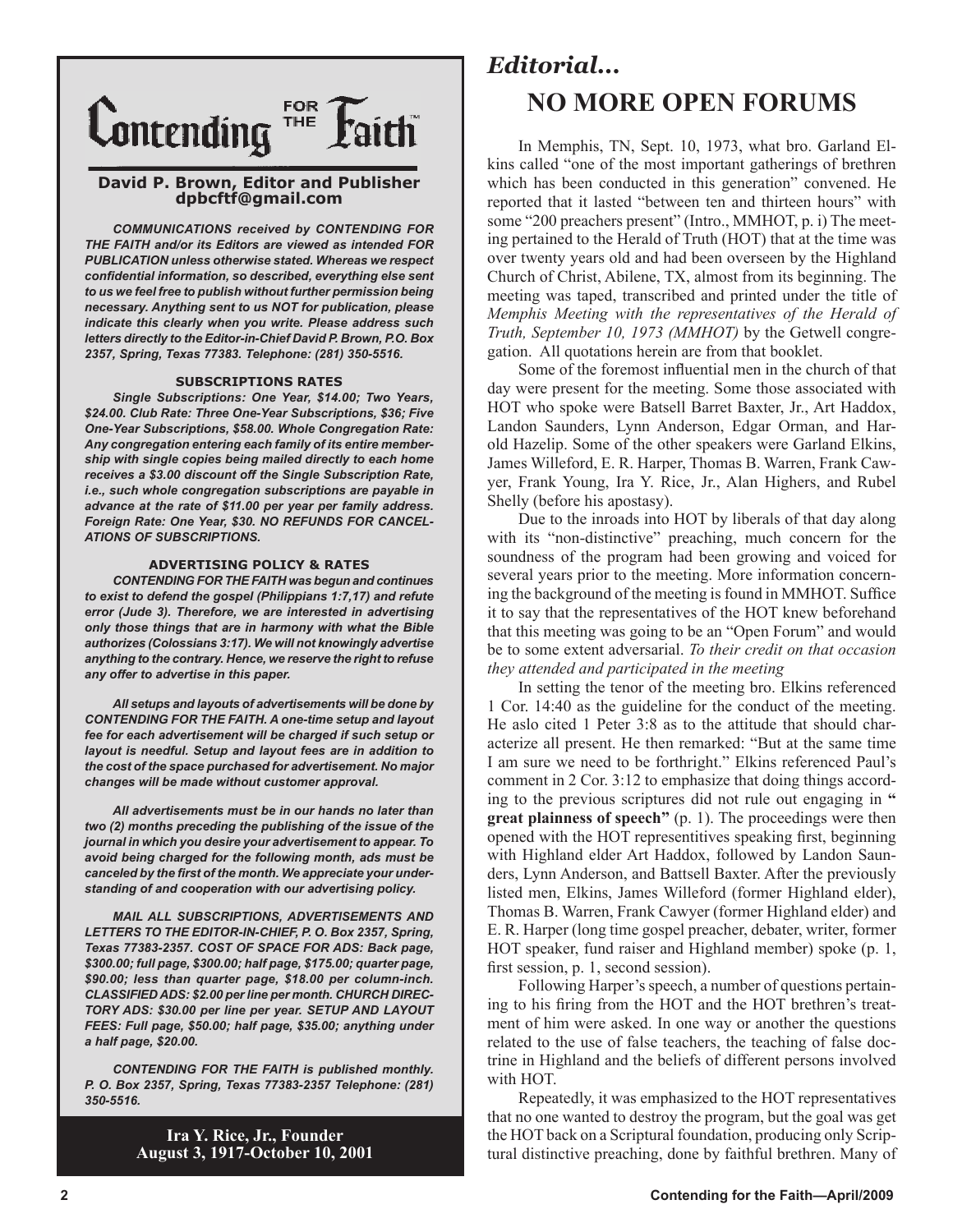those in attendance and several of the speakers had fought for HOT and sacrificed much in doing so when they met the "anti" brethren who opposed the sponsoring church/cooperative efforts in the 1950s, dividing the church over it and other matters. Thus, it could not be said that they simply were opposed to the HOT on the same basis as the "anti" brethren opposed it.

Alan Highers wrote the summation of the MMHOT that closed out the booklet under the heading, "A FINAL WORD." Of the book he penned,

This is not what someone else has said about the meeting; it is the actual transcript of the meeting itself. It is your prerogative to read these proceedings for yourself and to make up your own mind whether the conditions described have been truly and properly corrected (p. 1).

Concerning the firing of E. R. Harper by the HOT, Highers wrote:

Let us keep our facts straight. The Herald of Truth controversy is not over the firing of E. R. Harper after 28 years of service with the Highland church; it is not over differences of opinion between Highland elders and W. F. Cawyer, former elder and longtime representative of the Herald of Truth; it is not even over the amount of salaries paid to the Herald of Truth staff or the financial interest of various Highland members in the program, as important as these concerns may be. It would be a *tragic and fatal mistake* to suppose that this controversy has arisen over simple mistakes in judgment and erroneous decisions in the realm of expediency. If the reading of this transcript proves anything at all, it proves this one thing: THE PROBLEMS AT HIGLAND IN ABILENE ARE NOT MERE JUDGMENTAL MISDIREC-TIONS, BUT DOCTRINAL DEFECTIONS OF THE MOST SERIOUS CONSEQUENCES (p. 1).

#### **DAVE MILLER, FELLOWSHIP, AND SO ON**

Seeing that the MMHOT did tremendous good in clarifying the true attitude and position of the HOT on the matters discussed therein, why are some of the same brethren who fervently participated in that meeting so dogmaticly and unreasonably averse to the same kind of meeting pertaining to Dave Miller and his false doctrines on marriage and the re-evaluation/reaffirmation of elders, the fellowship extended to him by Elkins, Highers, Curtis Cates, Bobby Liddell MSOP, Getwell, Forest Hill, et al.? Some of those brethren say they are opposed to what Miller taught, but seek to justify their continued use of and fellowship with him. How would that attitude have faired in the MMHOT? *What would Elkins and Highers, et al., have said about such a view if someone had advocated opposing HOT's errors, but continuing to fellowship them, promoting the program and financial supporting it?* Furthermore, *CFTF has offered a free CD containing material that is as factual as anything in the MMHOT with the only exception being the CD has far more incriminating evidence regarding Dave Miller's teaching than is contained in the MMHOT. One would think that Alan Highers, a Christian, a preacher, a debater, a writer, an attorney and a Tennessee Appelate Judge would be objective enough to see the facts in the Miller, et al., case.* 

*It is interesting to note that in the 2009 MSOP Lectureship there was no Open Forum.* Does MSOP have no one capable of conducting such a forum? *How about using Alan Highers?* Are the powers that be at Forest Hill and the MSOP fearful of answering questions—at least certain questions? *It is true that to speak plainly is to be found out?*

As to whether it is right or wrong is not our concern at this

point in what I am about to write, but it is interesting that Barry Grider, the present Forest Hill preacher, wrote in the Forest Hill bulletin in February 2009 that there is nothing wrong with worshiping the Holy Spirit. But, it has been taught for some time in the MSOP, of which Grider is one of the teachers, that the New Testament does not authorize Christians to worship the Holy Spirit. Well, which is it?

In the most recent MSOP publication of *Yokefellow*, former director Curtis Cates sings Grider's praises as director Liddell writes a good article about "antism," but nothing about the latter subject—same old "sweep-it-under-the-rug" policy.

In *The Forest Hill News,* Volume 33, Number 26, Page 2, 2005, Grider wrote an article entitled "A Time to be Silent." Obviously when he wrote and published his Feb. 2009 article, "I Got Used to It," he had determined it was time to break his vow of silence (*See the McClish article in this issue of CFTF*).

In the Forest Hill bulletin Grider uses material from Tyler Young. It was kept out of the Lubbock, TX, Southside church lectures by its director, Tommy Hicks. Hicks says Dave Miller is wrong concerning the R&R of elders, but he continues to extend fellowship to him and those who support him. Now Hicks can continue to fellowship Grider, though Grider printed Young's material that Hicks publicly and orally condemned from the pulpit and kept out of the Southside lectureship book, though Young went ahead and preached it anyway. Thus, Hicks' elders stopped the distribution of Young's tape. Having stepped down as editor of *The New Gospel Journal*, Grider tells us he will remain available to offer his counsel to those who continue with *TNGJ—one of those remaining is TNGJ board member Tommy Hicks. Clearly, Grider does not think he needs to be silent when it comes advising Hicks and the rest of the TNGJ conclave.*

It is true that the kinds of errors and the amount of them differ from those involved in the MMHOT of Sept. 10, 1973. *Nevertheless, those HOT brethren were willing to meet at least one time and discuss matters and field questions.* But not so with the modern day Elkins and friends. Is it the case MSOP has decided that "silence is golden" when it comes answering question about their agenda?

What do they do best? *They malign, backbite, slander, and attack their opponents characters*; speaking volumes as to their inability to defend their beliefs and actions regarding Dave Miller, etc. Why are they afraid of being open and above board? Also, every time they backbite an opponent they advertise their own character-flawed fruit. Sadly, many rejoice in this unscriptural conduct and love to have it so, having men's personages in admiration. All of this while Truth falls from their hands to the ground, mangled and bleeding.

We hear it said from time to time regarding the Miller, et al., controversy—*"There is wrong on both sides."* Then we watch many of those who subscribe to the "there is wrong on both sides view" jump with full force on to the side that offers them peace, safety and what they consider an advantage in self promotion. Do not such *thinkers* know that if there are two sides, both of them wrong, that *the faithful child of God can have nothing to do with either one of them?* So much for the "There is wrong on both sides" dodge. *No doubt there was "wrong on both sides" in the HOT matter too*. We have drifted a very long way from the Truth since Sept. 10, 1973.

**—David P. Brown, Editor**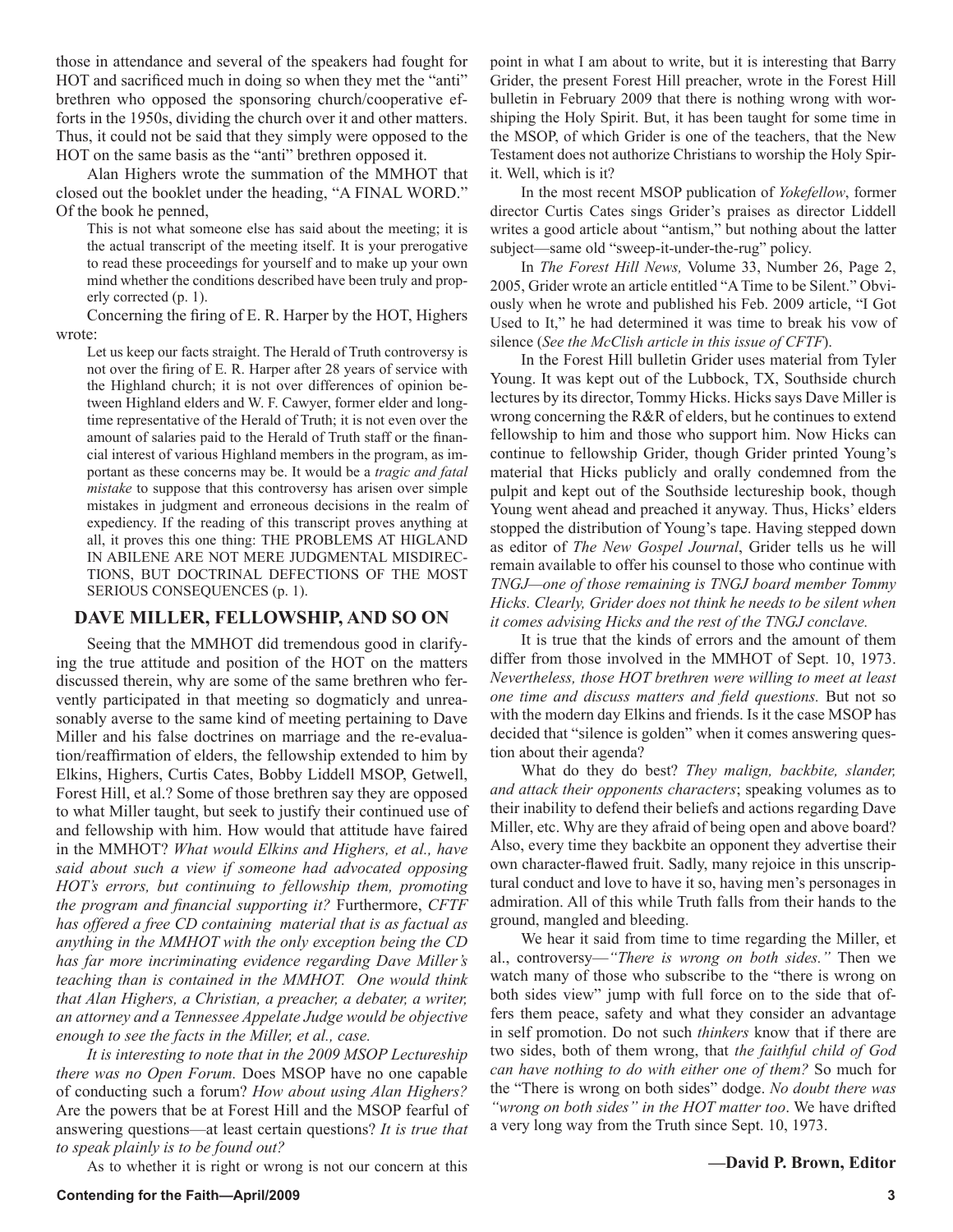#### **(Continued from page One)**

member), he questions whether we should have fellowship concerns about various practices that faithful brethren must question seriously. According to Young, such things as using the NIV for teaching and preaching, dismissing Sunday evening worship in favor of small group meetings or for the Super Bowl, serving coffee and doughnuts in Bible classes, or missing a meeting of the church to compete in a sporting event should not be considered signs of liberalism and should not affect fellowship. Space forbids further elaboration, but these comments indicate the "flavor" of the article. I applaud brother Hicks and the Southside elders for refusing to publish and endorse this material. I encourage readers to read the entire article.

The point just here is that Grider gave this article his imprimatur; *he is in full agreement with it*. However, he was not through. Immediately following the Young article, he printed an article that has been around for many years, titled "I Drew My Circle Again." It mocks the concept of recognizing fellowship restrictions. While the Lord's people should not be self-righteously judgmental, this little ditty implies that one should make no judgments at all. Of course, the only justifiable basis anyone has for drawing lines of fellowship, whether circular, triangular, square, rectangular or any other shape, is where the Lord has drawn them in His Word. I kindly suggest to brother Grider that he needs to draw that circle yet again. Over the past almost four years, it is obvious that he has considerably enlarged his circle of late. It seems to be much larger now than it was four or five years ago, and it seems be getting larger all the time. It is certainly larger than the Lord's "circle" (Rom. 16:17–18; Eph. 5:11; Tit. 3:10; 2 John  $9 - 11$ ).

The only ones I have seen publish this little "Circle" piece over the years are folks who are much more broadminded than the Lord, mostly rank liberals and denominationalists. A quick Internet search located the "Circle" treatise on the Websites of a Christadelphian, a Nazarene, two Baptists, and three other churches of Christ. Ironically, one of them is the liberal Germantown, Tennessee, congregation, which is "just around the corner" from FH/MSOP, with which they have no fellowship. I assume that Grider knew exactly what he was doing when he printed the "Circle" note.

#### **WHAT WILL THE FOREST HILL ELDERS DO?**

In light of the above, what will the FH elders do? Do they agree with and stand behind their preacher in these articles? If they do, they have seriously altered their views concerning some of the things their preacher either said in his article, endorsed in Young's article, and/or implied in the "Circle" article. Is this what they mean by *balance*?

I had the privilege of delivering the 1998 MSOP graduation address. In my remarks, I addressed not only the students. I also specifically cautioned and reminded the FH elders to be vigilant for any drifting in their convictions and/or direction, noting that if brethren began seeing signs of compromise in them, it would destroy the school's and the congregation's great influence for good. They, as well as the faculty, expressed great appreciation for my remarks at the time. (The tape of that speech is probably still stuck away in some dark and forgotten corner of a cabinet in the FH media room, unless someone has remembered [since mid-2005] to destroy it.)

Will the FH elders issue a disclaimer statement relative to the Grider/Young article? If they do not, surely, many are going to have grave concerns about their (and MSOP's) implied endorsement of it and about their sincerity and steadfastness in the faith. Their silence will only compound the sore disappointment of many concerning their fellowship compromises since the summer of 2005, and will make the cloud over the congregation and the school even darker and larger than it has already developed. I suspect the Grider material has already provoked quite a stir among alumni who earnestly want FH and MSOP to be faithful to the Truth (as we all do). Is the Grider/Young article what these "balanced" brethren mean by "balance?

#### **WHAT WILL MSOP DO?**

Does brother Bobby Liddell, Director of MSOP, endorse these articles and all of their implications? Do Grider's fellow faculty members at MSOP endorse the Grider/Young articles? Do they agree that all versions "are permissible for teaching and preaching" and those who oversee teachers or preachers have no Scriptural right (not to mention responsibility) to prescribe which versions shall be used? Does the school have any right to declare itself on the versions issue? A few years ago it was not bashful to do so. In the twenty-one consecutive years (1985–2005) that I spoke on the MSOP Lectures, instructions to the speakers stated explicitly that we were to use only the KJV or the ASV (1901) in both MS and presentation (a policy with which I fully concur and which I also followed for all of the twenty–one Annual Denton Lectures I directed [1982–2002]). I assume this same policy at one time obtained for the students at MSOP. Does this policy still prevail? If it does, is Grider aware of it? (Freed-Hardeman University had its versions controversy in 1977, and it has apparently all but fully relaxed its restrictions in this regard. Does the Grider/Young article signal the beginning of a version controversy at MSOP?)

At one time in recent years, all of the MSOP faculty considered as liberals those who teach and preach from such modern versions as the TEV, NEB, NIV, and others like them of more recent vintage (they even looked down their noses at those who used the RSV and NASB). They doubtless likewise labeled the congregations that had such versions in their pews and classrooms. Further, MSOP has long endorsed brother Robert Taylor's excellent book, *Challenging Dangers of Modern Versions*, in which he exposes the perversions of several of the pseudo-versions of the Bible. Does MSOP still agree withTaylor's conclusions on this subject (and do the FH elders still agree with them)? Do the FH elders have one versions policy for their pulpit, but a different one for the MSOP classrooms? Do the elders now allow Grider to preach from the version of his choice in the FH pulpit, but when he steps across the breezeway to teach his MSOP courses, they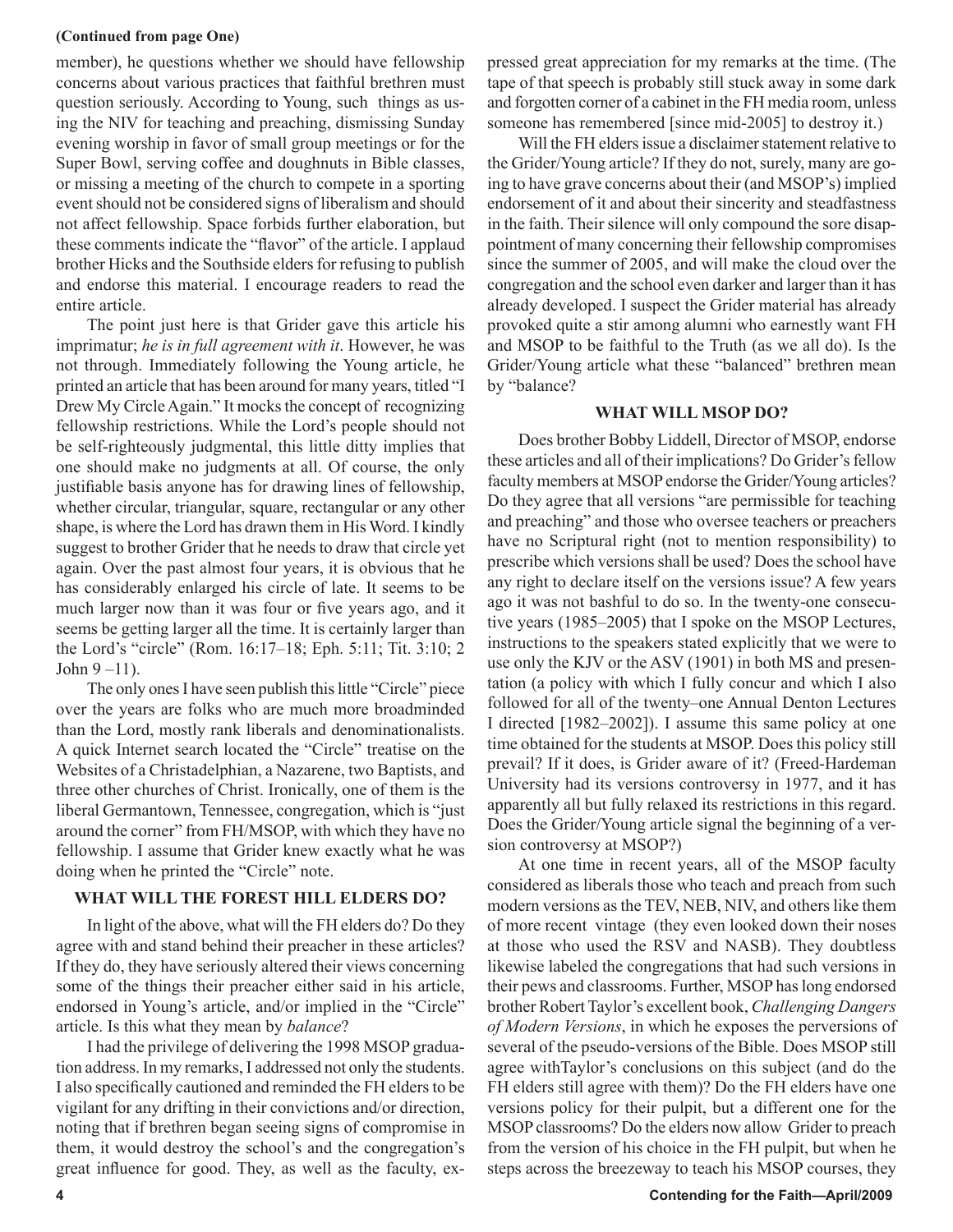require him to use only the KJV or the ASV? (If they have separate policies, lectureship week must drive them crazy as the FH pulpit is in constant use by MSOP speakers. Which policy will they follow?)

Are the students now taught that when they enter their preaching work they should turn a blind eye if the decisionmakers in the congregation decide to dismiss Sunday evening worship for home meetings or the Super Bowl, as Young's article suggests? Will these young preachers allow members where they preach to forsake the assembly in favor of a sporting event without a word against it? Will Liddell issue a disclaimer statement relative to the Grider/Young article? If he fails to do so, must we not conclude that he is in agreement with its contents? Is this what these brethren mean by *balance*?

#### **THE NEW GOSPEL JOURNAL** *— IMPLICATIONS*

The Grider material raises some interesting questions relative to *THE NEW GOSPEL JOURNAL,* which underwent a rather drastic shakeup as of January 1. The combined November–December 2008 issue of *TNGJ* (which arrived in mailboxes in mid-March) announced the resignations of Grider and his fellow-editor (since August 2005), brother John Moore. In their place, the paper announced that brother Curtis Cates is the new editor as of January, relinquishing his role as board president, held since 1999. John Moore was added to the board, joining Ratcliff (president, treasurer, and business manager), Hicks (secretary), and Paul Sain (added to the board several months ago). In his departing editorial, brother Grider made sure readers understood his indispensability to *TNGJ* by stating that he would continue to serve as an "adviser" to the board and the new editor.

Tommy Hicks, who refused to publish Young's material because he considered it Scripturally unjustifiable, could not have appreciated Grider's endorsement and publication of Young's material. Hicks would not be the first board member to have cause for such trepidation about Grider's convictions, however. Ratcliff, Hicks's fellow board member, objected to similar material from Grider in 2003. During my tenure as editor of *THE GOSPEL JOURNAL* (1/2000–7/2005), I published an article by brother Grider (9/2003) in which he made statements similar to, but not as far-reaching as, the ones in his recent F-H bulletin article. Some of his comments made me wonder at the time, but with no previous negative "vibes" otherwise from him, I decided to give him the benefit of the doubt. Ratcliff, however, did more than merely wonder about his statements. He was much displeased with Grider's article when he got the paper, so much so that *he insisted on a disclaimer in the next issue*.

I discussed the matter with brother Cates, TGJ board president and then director of MSOP, and he talked to Grider about it, suggesting he write a statement of clarification. He refused, saying he stood by what he had written as he wrote it (which then got my attention more fully). Accordingly, Cates and I worded the following disclaimer for the next issue:

Our September issue carried an excellent article, titled "Jesus'

Prayer for Unity," by Barry Grider, whom I hold in the highest esteem as a devout and faithful brother. In his article he issued a caution about allowing undue suspicion to become a barrier to Biblical unity—a caution well taken. A few of our readers have thought that some might get the impression he was somehow encouraging the adoption of the three practices he used as illustrations (i.e., projecting hymns on a screen, moving the time of midweek service because of a holiday, or allowing a mechanical instrument to be used in the building to accompany secular songs in weddings). These few have further been concerned that *THE GOSPEL JOURNAL* might have left that impression as well by printing the article. Neither impression was intended. The point was simply made that these practices in another congregation should not, **in and of themselves**, be causes of disunity, even though we would not personally encourage their adoption. While granting that many brethren are not nearly as suspicious as they should be about various grievous errors and their purveyors, it is possible to fall into the radicalism of being overly suspicious. This was the point of the illustrations, with which *THE GOSPEL JOURNAL* agrees completely.

When Tommy Hicks proof read the October 2003 issue with the disclaimer, he sent a pre-publication copy of it to Ken Ratcliff, since he was the one who had suggested the need for a disclaimer. The statement was not strong enough to suit Ratcliff, so he submitted the following in its place:

Our September issue carried an excellent article, titled "Jesus' Prayer for Unity," by Barry Grider. In his article he issued a caution about allowing undue suspicion to become a barrier to Biblical unity—a caution well taken. It has been asked whether the article approves of the three practices he used as illustrations (i.e., projecting hymns on a screen, moving the time of midweek service because of a holiday, or allowing a mechanical instrument to be used in the building to accompany secular songs in a wedding). To many, a wedding ceremony is a religious service when conducted in the church building by a preacher. Even if instruments are only used with secular songs, it can easily be assumed that the church therefore approves of instruments in a worship service. Also, the changing of the time of a mid-week service because of holidays, sports activities, etc. may be an indication of our real priorities. However, the basic point of the article is that we must exercise caution against undue suspicion. While granting that many brethren are not nearly as suspicious as they should be about various grievous errors and their purveyors, it is possible to fall into the radicalism of being overly suspicious. This was the point of the article, with which *The Gospel Journal* agrees completely.

HELP CFTF GROW! Sign up at least five new subscribers in 2009

Send subscriptions to:

P.O. Box 2357 Spring, Texas 77383–2357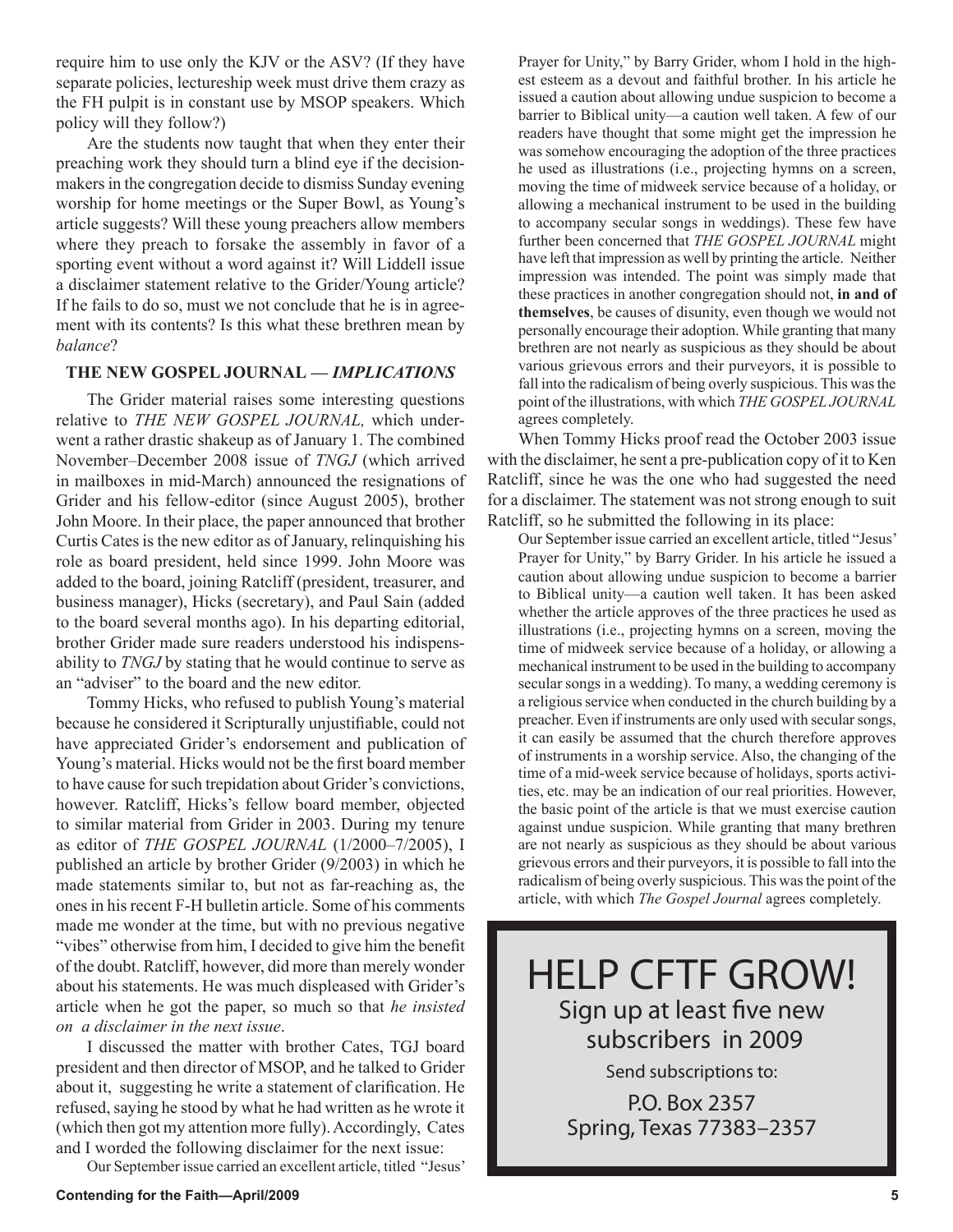Note that he particularly **removed the commendation of brother Grider** that brother Cates and I had included, as well as making the disclaimer much more specific. Ken's wording was OK by me, and we ran it in the October issue. (Thinking that I was behind the disclaimer and its wording, I strongly suspect that I have been in the Grider "doghouse" ever since, which animosity he has openly indicated on various occasions since July 2005. Now that he knows who was responsible for the disclaimer, will Ratcliff now be in his "doghouse"?) Obviously, Ratcliff had a considerable problem with Grider's statements at the time, so much so that he could not bring himself to commend him in the disclaimer. Hicks's objections to Young's material that he excised, endorsed by Grider, are basically the same as Ratcliff's were to Grider's 2003 article relating to the convictions expressed. Furthermore, from the foregoing material, it is obvious that Hicks was fully aware of, and apparently agreed with, Ratcliff's concerns as expressed in the disclaimer. In spite of these facts, both seemingly were content to turn *THE NEW GOSPEL JOURNAL* over to him in August 2005, demonstrating thereby either blatant hypocrisy or a drastic change in conviction. Politics indeed makes strange bedfellows, whether in government or in the church.

According to the Grider announcement in the November–December issue of *TNGJ*, he will remain in an "advisory capacity" to the board and the new editor, thus still closely associated with the paper and its principals. Will this latest Grider article stir Ratcliff's 2003 concerns anew, or has he swallowed those so long ago he can no longer taste them? Will Hicks be able to keep a lid on his pride at Grider's implied rebuff in printing, with endorsement, that which he (Hicks) refused to publish? If Hicks could not stand Young's material, how can he possibly stomach Grider's? Will Hicks and Ratcliff now get together and call upon new editor Cates to publish a disclaimer regarding new "advisor" Grider's article, as Ratcliff did in 2003 when Grider was only a lowly writer? Do Ratcliff and Hicks have any convictions left on these issues that they once counted grave? *Verily, the mess and maze of political loyalties and compromises that has surfaced among these brethren since July 2005 rivals the long-standing mess of advise, consent, and compromise in Washington D.C.*

**2009 SPRING CFTF LECTURES**

**CD'S, DVD'S, MP3, & VIDEO RECORDINGS ORDER FROM: Jim Green 2711 Spring Meade Blvd. Columbia, TN 38401**

**PHONE**: (**931) 486–1364 www.jgreencoc-video-ministry.com email at jgreencoc1986@yahoo.com**

If they call for a disclaimer, will the other half of *TGJ's* board agree? Brother Moore might not take too kindly to embarrassing his former co-editor. Brother Sain has not always had the highest opinion of Hicks, calling him a "liar" in one heated phone conversation over a grievously late MS a few years ago. If the board splits on the disclaimer, will editor Cates, still closely associated with FH and MSOP, and thus with Grider, be able to palliate the understandable indignation Ratcliff and Hicks must be feeling toward Grider, and thus avoid the disclaimer? If the board fails to issue a disclaimer, must not readers of *TNGJ* rightly conclude that *the board and its new editor agree with the things both Grider and Young wrote*? Perhaps it's time for brother Cates once again to remind the board that "if they all don't hang together they will all hang separately," as he did in another crisis a few years ago. Is this what *THE NEW GOSPEL JOURNAL* folks mean by *balance*?

#### **CONCLUSION**

Brother Grider's publication of the "Circle" is but the latest symptom of religious evolution in him and his cohorts that, unlike the Darwinian sort, is *not* taking eons to continue its development. It began to manifest itself in earnest about four years ago when they decided to put monetary, friendship, family, and brotherhood political interests ahead of the Gospel Truth and its fellowship demands (Eph. 5:11; 2 John 9–11). However, the seeds of such behavior must have long been lying latent, just awaiting the right circumstance to call them to the surface. Men do not make such radical reversals of conviction and behavior instantaneously. If the FH elders, the MSOP director, and *The Gospel Journal* board observe the passover regarding the Grider/Young article, they will all have proved their utter hypocrisy by continuing to profess concern for sound doctrine and Scriptural fellowship. We will have further vivid proof of what they mean by *balance*.

> **—908 Imperial Dr. Denton, TX 76209**

### **FREE CD AVAILABLE**

*Contending for the Faith* is making available a CD-ROM free of charge. *Why is this CD important? ANSWER*: It contains an abundance of evidentiary information pertaining to Dave Miller's doctrine and practice concerning the reevaluation/reaffirmation of elders, MDR, and other relevant and important materials and documents directly or indirectly relating to the Brown Trail Church of Christ, Apologetics Press, Gospel Broadcasting Network, MSOP, and more.

To receive your free CD contact us at *Contending for the Faith*, P. O. Box 2357, Spring, TX 77383-2357, or email us at dpbcftf@gmail.com.

If you desire to have a part in the distribution of this important CD you may make your financial contributions to the Spring Church of Christ, P. O. Box 39, Spring, TX 77383.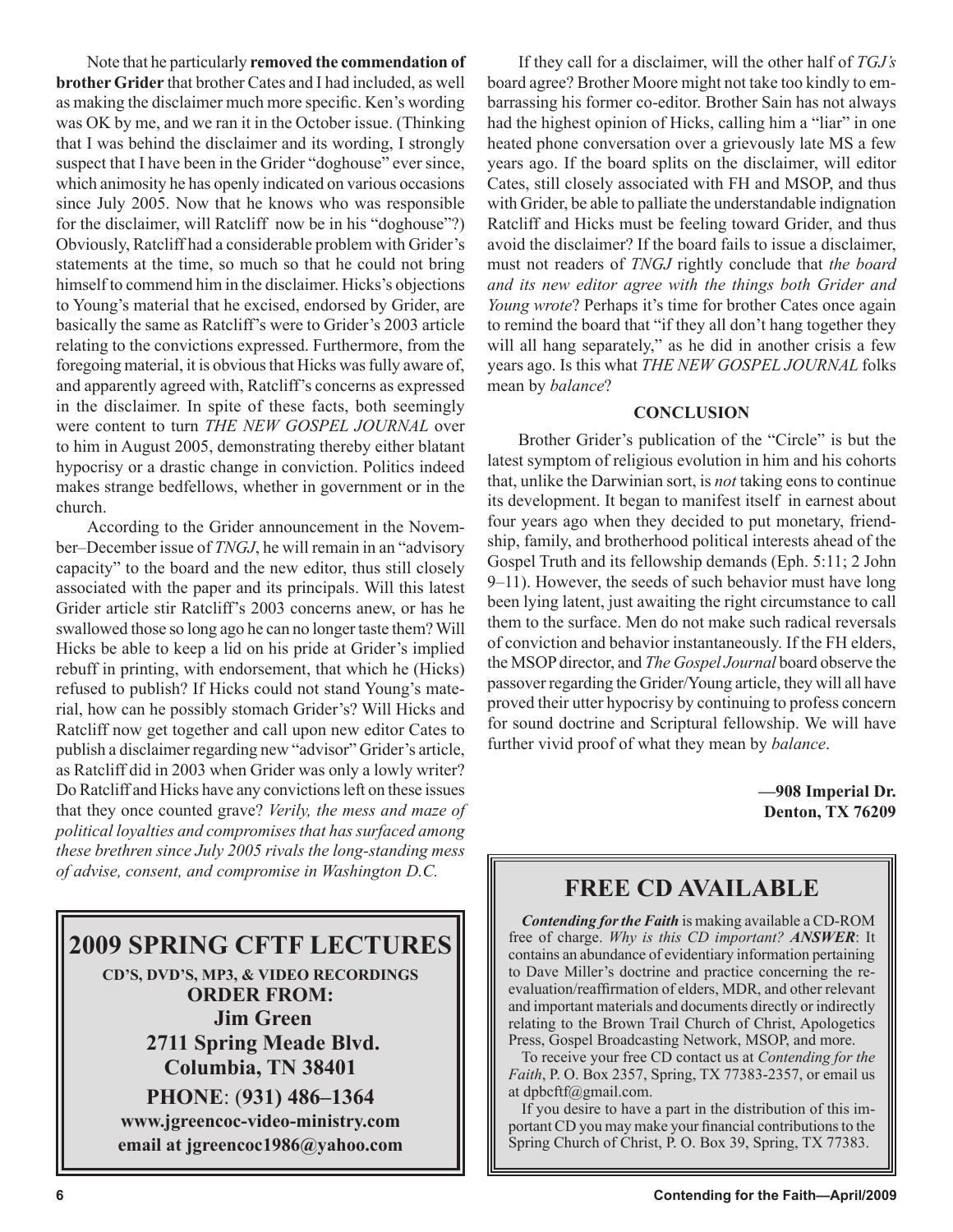## **THE TRIVIALIZATION OF TRUTH (***THE CIRCLE***)**

#### **Gary W. Summers**

The following piece of writing has occasionally been used by some over the years; on February 10, 2009, it (surprisingly) appeared in *The Forest Hill News*, edited by Barry Grider.

#### **I DREW MY CIRCLE AGAIN**

When I first became a member of the church, my circle was very big...for it included all who, like myself, had believed and been baptized. I was happy in the thought that my brethren were many...but—having a keen and observant mind—I soon learned that many of my brethren were erring. I could not tolerate any people within my circle but those who, like myself, were right on all points of doctrine and practice. Too, some made mistakes and sinned. What could I do? I had to do something! I drew my circle, placed myself and a few as righteous as I within, and the others without. I soon observed that some within my circle were self-righteous, unforgiving, jealous, and proud, so in righteous indignation, my circle I drew again, leaving the Publicans and sinners outside, excluding the Pharisees in all their pride, with myself and the righteous and humble within. I heard ugly rumors about some brethren. I saw then that some of them were worldly minded; their thoughts were constantly on things of a worldly nature, they drank coffee, when, like me, they should drink tea. So duty bound, to save my reputation, I drew my circle again, leaving those reputable, spiritually-minded within. I soon realized in time that only my family and I remained in the circle. I had a good family, but to my surprise, my family finally disagreed with me. I was always right. A man must be steadfast. I have never been a factious man! So in strong determination I drew my circle again, leaving me quite alone.

Some observations are in order concerning this variation of an old theme. The first is that the fanciful outlook described in these lines could just as easily go in the opposite direction. Below is an alternate version.

#### **I DREW MY CIRCLE AGAIN**

When I first became a member of the church, my circle was quite small, for it excluded all who, unlike myself, had not been baptized for the forgiveness of their sins. I was happy in the thought that I had obeyed the gospel—but sad to see so many religious folks in error. I could not tolerate those outside my circle in denominations who were wrong on points of doctrine and practice. But then I noticed that some in my fellowship were wrong on certain issues, also. What could I do? I drew my circle again and placed inside all who were as righteous as we were, whose fruits were as good as ours. I soon observed that some in the church were legalistic and dogmatic; so in rebellion against such attitudes I drew my circle again to include all immersed individuals, regardless of the reason, since they at least were involved in the right action. When some brethren complained about my "liberal" attitude, I began to wonder if I were too exclusive yet. Why, there are so many who have only been sprinkled as children, and they seemed as sincere as anyone. And why should some be excluded just because they wear immodest apparel, drink socially, and take trips to Las Vegas? I drew my circle to include them. Now I felt comfortable that I had included a great number, but Hindus, Muslims, Buddhists, and atheists were still outside my circle, and some of these were my friends! I have never been a "grace only" type of guy, but how could I exclude all of these? I proudly abolished my circle, and now I love everyone.

Although both of these versions make the point not to be too exclusive or too inclusive, they are both too exaggerated and too simplistic to be of any real value. The original deserves an evaluation. **First**, it either unwittingly or intentionally mocks the Scriptures. Jesus did say that only few would seek and find the narrow gate that leads to salvation (Matt. 7:13- 14). Furthermore, only two who left Egypt entered into the Promised Land (although Moses was certainly saved). Most of those who died in the wilderness lacked faith. And how many were saved on the ark when God destroyed the world with a Flood? Only eight human beings survived. Did Noah draw his circle too small?

In Jesus' parable of the sower, three types of people who actually received the seed became Christians. Of those, two types fell away (Matt. 13:3-9, 18-23). The number of those who are faithful to God in any generation is always few. Therefore, to ridicule brethren who exclude from fellowship those whom God excludes makes fun of both God who gave such commandments and those who follow them (1 Cor. 5:11; Eph. 5:8-12; Rom. 16:17-18; Titus 3:10; 2 John 9-11).

**Second**, the Bible tells us what to do about brethren who are erring. Whether they are wrong in a doctrinal or a moral matter, we have the responsibility to speak to them (Gal. 6:1; James 5:19-20). Of course, some do not want to be spoken to. They refuse to return telephone calls, e-mails, or letters; they do not want anyone to visit them, either. Usually, this type of behavior is an admission of guilt. They do not want to discuss what they have already made their minds up to do anyway. Those who are in sin know it; they have made their decision and do not want to be confronted about it. They give members of the church no choice but to draw their circle smaller.

**Third**, the "self-righteous, unforgiving, jealous, and proud" are in as much danger as those morally or doctrinally astray, for those attitudes will lead to the commission of a great many sins. Jealousy (envy), for example, led to the crucifixion of Christ (Matt. 27:18). Pride and self-righteousness were also problems of the Pharisees, and they led to a rejection of Jesus as the Messiah. They could not even entertain the idea that God might be concerned about the Gentiles (Acts 22). Of course, to be unforgiving is to exclude oneself from being forgiven by God (Matt. 6:14-15). However, those who possess such attitudes cannot be excluded from fellowship unless one has first discussed with them the danger they are in.

**Fourth**, the use of the phrase, *righteous indignation*, is intended to be a humorous counterpoint to *self-righteous*, as *humble* corresponds to *proud*. This contrast does not consider that the humble do truly attempt to walk in obedience to God (James 4:6, 10) and that a genuine righteous indignation exists. God has acted out of indignation on numerous occasions (Deut. 29: 28; Ps. 78:49; Isa. 34:1-2; Heb. 10:27; et al.). It should be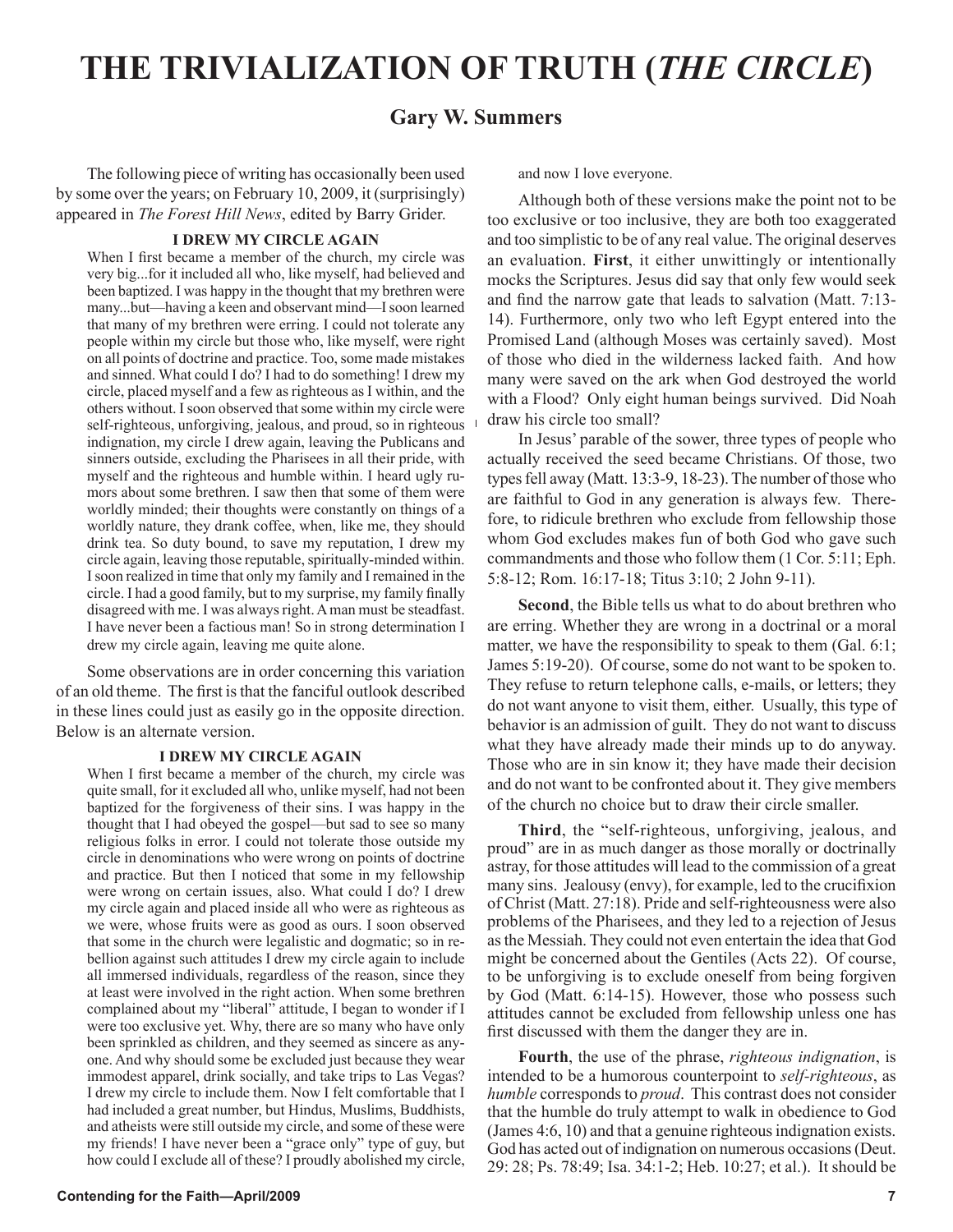so that, when human beings take offense, we must be certain that it is against actual sin and injustice.

**Fifth**, truth is trivialized in the statement that some "drank coffee, when, like me, they should drink tea." Although this probably was an attempt at humor to indicate that brethren divide over non-essential things at times, it does not succeed because it implies that all divisions among Christians are matters of option. Perhaps the writer could define more precisely what he thinks are issues of no consequence. Below is a list of doctrines. Which ones are unimportant?

1. People can be saved without being immersed for the forgiveness of their sins.

2. Jesus built the denominations and died for them.

3. Instrumental music in worship to God is pleasing to God.

4. A Christian (one who has truly been saved) cannot fall from grace.

5. All prophecies in the New Testament (including ones in the book of Revelation) were fulfilled by A.D. 70.

6. All of life is worship.

7. The Holy Spirit operates on the Christian directly—in addition to Divine Providence or through His Word.

8. Abortion and homosexuality are not sins.

Which of these requires "circles"? Can a Christian fellowship those who are sprinkled (#1)? Can he fellowship all who are in manmade denominations  $(\#2)$ ? Can he fellowship those who use instruments of music in their worship (#3)? Can he fellowship those who believe that they can never fall from grace (#4)? Can he fellowship those who hold to the Max King error (#5), the Dobbs' falsehood (#6), or to the Deaver doctrine (#7)? Are there any moral issues upon which he must take a stand (#8)? Do these things involve the difference between drinking coffee and tea?

**Sixth**, "I was always right." Although the statement is made out of sarcasm, how many people, including the writer of this "circle" bit would affirm, "I am usually wrong"? Don't most of us operate under the assumption that we are right? Do we desire to follow the Lord and NOT be right? Were those who "continued steadfastly in the apostles' doctrine" (Acts 2:42) right? Is being right attainable or not? If the author answers, "No," is he certain that he is right?

Moses, Aaron, Joshua, and Caleb were alone in their insistence that they go up and conquer the land. Stephen stood alone against the Jews (Acts 7). All men fled and left Jesus alone. Should all of these have started drawing bigger circles? Doing what is right is not determined by the majority; it is determined by truth. The fact that Jeremiah was ignored while the false prophets were heeded did not prevent Jerusalem from being destroyed. To be sure, some men invent their own traditions (Matt. 15:8-9), but such cannot deter us from taking a stand for the truth when it ought to be defended.

> **—5410 Lake Howell Rd. Winter Park, FL 32792-1097**

# **THE CAMEL'S NOSE**

#### **Lynn Parker**

Draw the circle bigger, boys! It's just too small, you see. We're caught up in yesterday's thinking, And it's way too narrow for me.

Add another room, please For my brothers here and there, I'll even change my teaching, And preach it round or square.

Be it faith or be it opinion, I get the two confused. And when brothers contend earnestly, I'm more than a little amused.

> If it's not too much trouble, Can we cancel Sunday night? The Super Bowl at six— It should be "super" fight.

And I won't be at Bible class, Next Wednesday, that's for certain, My softball team needs me to pitch, If I don't, we'll be hurtin'.

And whoever said that it was wrong, Forsaking worship to go and play? Why that's so 1950's friend, That was great in Grandpa's day!

I'm still against every error, And false doctrine I won't preach But I won't withdraw from those that do, Regardless of what they teach.

Re-evaluation and Reaffirmation That just won't go with me. I think it's wrong, but I'll go along With my friends at MSOP.

We all just need to loosen up, Let the tree grow as it's bent! And all the while that breeze I felt, Was the camel's nose — underneath my tent.

> **—1650 Gander Slough Rd. Kingsbury, TX 78638**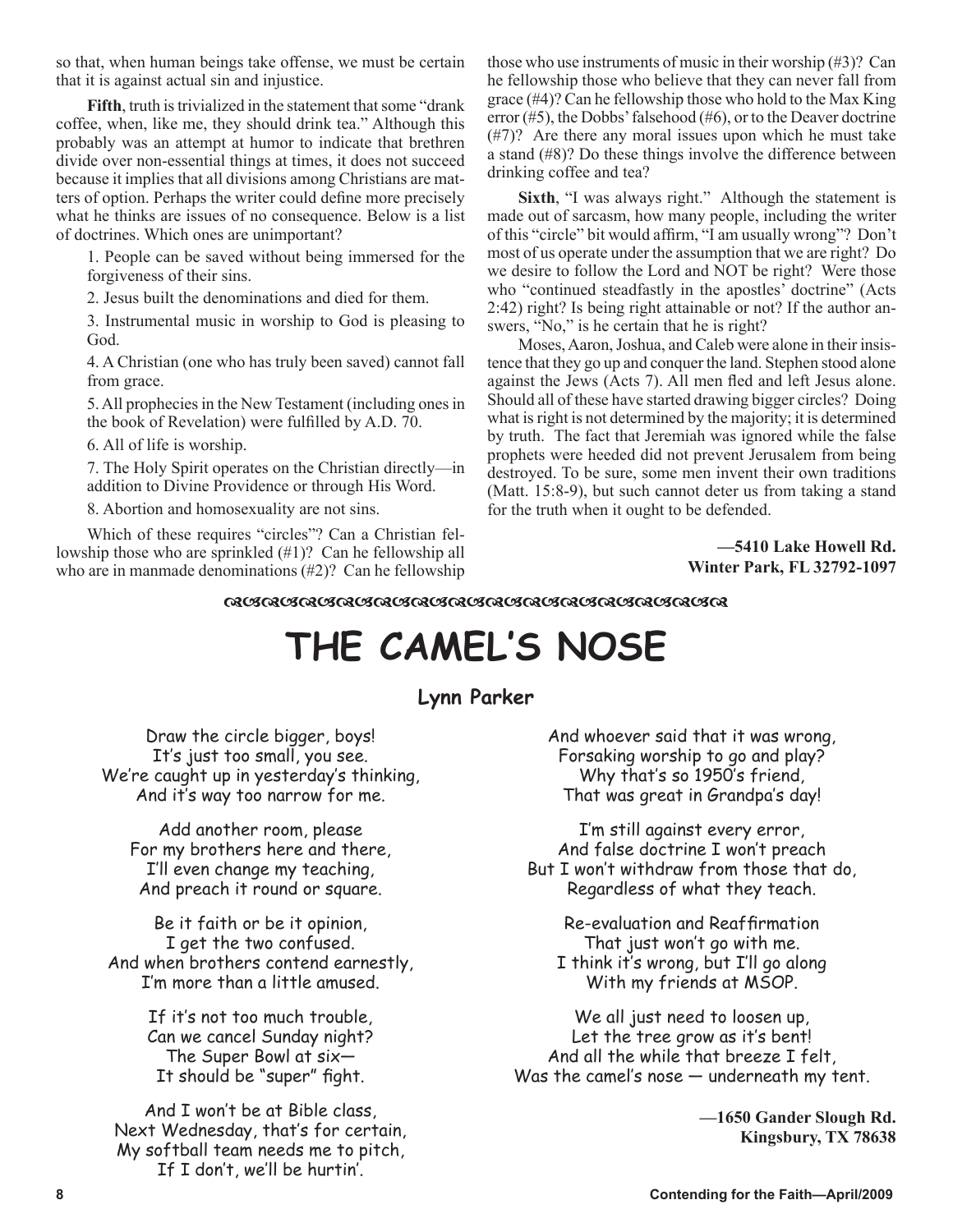### **True or False**

A man cannot compromise his own convictions and adopt things that he believes to be wrong without loss of moral power and without dishonoring his own true spiritual manhood. A man cannot compromise and set aside what he believes to be a command of God without dishonoring God before the world, without destroying his own reverence for God and usefulness for his service. To set aside a law of God for the sake of union with others is to prefer union with them to union with  $\mathcal{G}$ od – is to hold their teaching above the word of God. If we sacrifice God's word to please others, it is because we wish to please them rather than to please God. **—David Lipscomb**

(*Queries and Answers,* pp. 432-433, as quoted by Alan E. Highers in **HOW DO YOU SPELL (F)(f)ellowship?** *A Reply to the Teachings of Rubel Shelly on Fellowship and Unity, p. 32).*

ৼঀড়৽ৼঀড়৽৻ড়৽৻ড়৽৻ড়৽

Churches that change, add to, or take away from the commandments of God are not churches of Christ; it is sinful to so call them. There ought to be a clear and wide distinction between those who follow God's laws and those who depart from them —**David Lipscomb (**Ibid, Highers, p. 33).

**დდდდადდადდადადადადადადად** 

# **Never Too Old**

#### **Sonya West**

#### **INTRODUCTION**

In the fall of the year we are able to view the wonderful beauties of autumn. The red, orange, and yellow leaves are so beautiful during this particular time of year. In the springtime, we see the newness of life in the young green leaves, but the most beautiful time of a leaf's life is when it reaches the end of its time. That is how we should view our Christian life. We should not feel that when we get to a certain age that it is time to give up and not show our true beauty.

When we speak of one being old, we picture wrinkles, gray hair, and one that is stooping—someone that we say is on their "last leg." Paul states in Titus 2:1-5,

**But speak thou the things which become sound doctrine: That the aged men be sober, grave, temperate, sound in faith, in charity, in patience. The aged women likewise, that they be in behaviour as becometh holiness, not false accusers, not given to much wine, teachers of good things; That they may teach the young women to be sober, to love their husbands, to love their children, To be discreet, chaste, keepers at home, good, obedient to their own husbands, that the word of God be not blasphemed.**

Here Paul uses the word "aged" to speak of the older women teaching the younger women. The word "aged"

**Contending for the Faith—April/2009 9**

means "advanced in years." We think this means someone that is very old. However, if we are alive we are all "advancing in years" every day. We should be proud that we are advancing. The only other alternative is death. Relatively speaking we are all OLD. We are older than we were last week, last month or last year. We are all OLD to someone. And someone is looking to us for training and for an example. Whether it is our children, our grandchildren, our brothers or sisters, or whoever it may be, someone needs us to pass on our knowledge and experience.

In this lesson we will take the letters of the word OLD and draw some applications for each of us.

#### **OFFER TO HELP**

Galatians 6: 2 states, **"Bear ye one another's burdens, and so fulfill the law of Christ."** If we see someone that needs our help—we need to help. We should not say that we have nothing to offer. Everyone has lived and has experienced something in their life. We may have been through the same trials as someone else and may have wonderful words of wisdom for that person. After experiencing three miscarriages, I feel that I can relate to those that are experiencing that type of crisis now. It helped me for those both young and old to express how they made it through this dif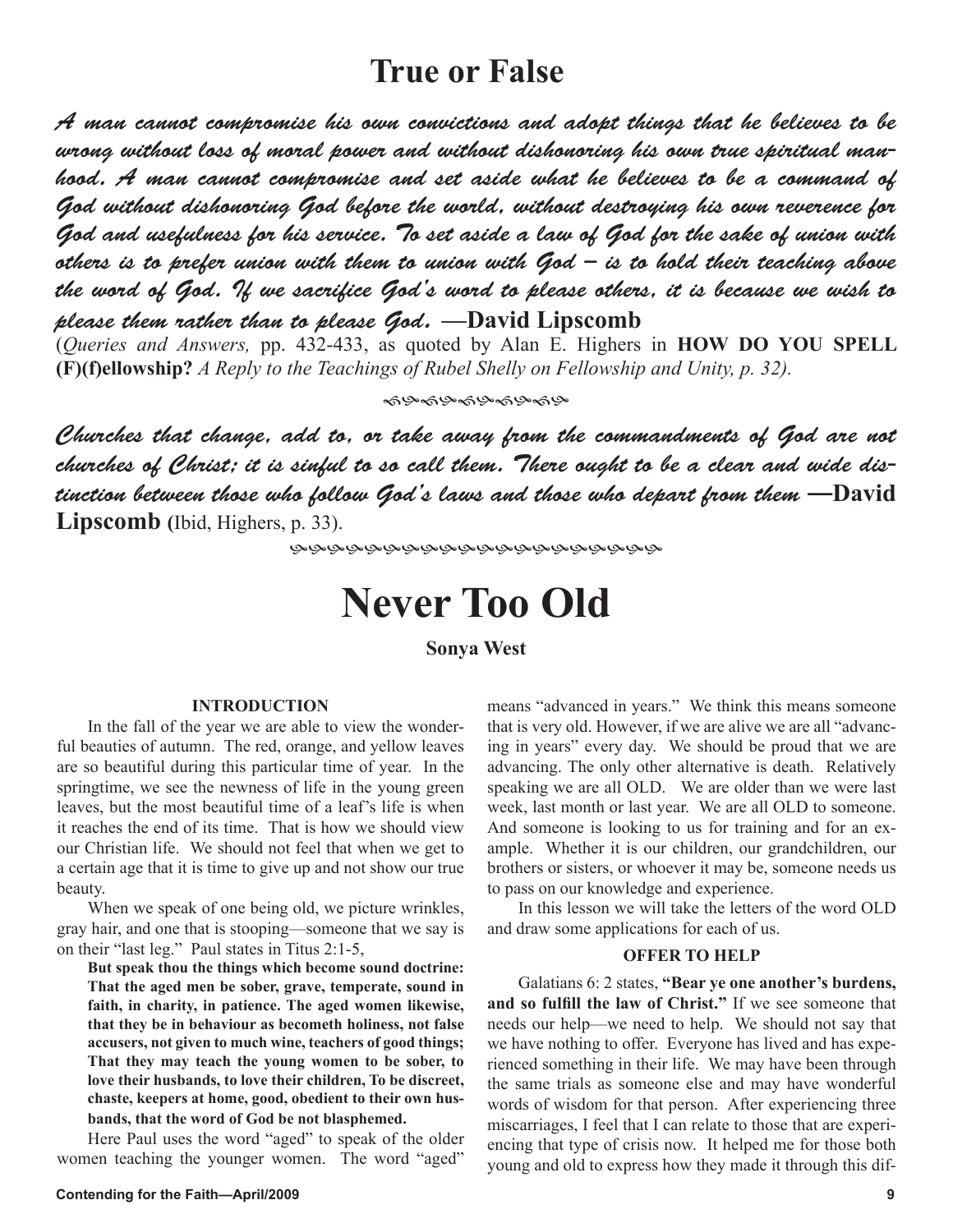ficult time. A lady in her seventies put her arm around me after one of my miscarriages and said, "Honey, times will get better, but I still do think about the children I lost by miscarriage." I could see in her eyes the sincere empathy she had for me. This is true concern for someone else.

When we give words of wisdom, we give helps that are those "tried and true" tips. Not everything we do will help some one, however, we all like to know that there is someone that understands what we are going through at that time. For the first five years of our daughter's life I lived away from my own mother. It was so refreshing to have older ladies help me deal with the new aspects of motherhood. When our daughter was two months old, I had a teacher ask if I wanted her to sit in a carrier in the two and three year old class (there was not a nursery class at that time). Not only did this give me a break, it gave our daughter an opportunity to start learning how to go to class and how to interact with other children. And by the way, she also learned Bible songs and Bible stories. They can't learn from a young age!

When our daughter was six months old we moved to a new place. Since we lived away from our parents, we had no babysitter. A seventy year old grandmother in the new congregation adopted our daughter and eventually our son as her own grandchildren. I don't know who enjoyed it more, our children or the babysitter. To this day they still talk about all the things she did for them.

There is always something we can do to help someone else. We may have a wonderful recipe that we can pass on. We may have an ability to teach, or sew, etc. We must not keep it to ourselves, we must pass it on.

#### **LEAVE WISDOM TO THE NEXT GENERATION**

The Bible says in Hosea 4:6:

**My people are destroyed for lack of knowledge: because thou hast rejected knowledge, I will also reject thee, that thou shalt be no priest to me: seeing thou hast forgotten the law of thy God, I will also forget thy children.**

 Israel was destroyed for a lack of knowledge. This should never be said of any congregation. We need to teach and to study ourselves. We don't have to know all the answers. We as adults should know more than our children, but if we don't know the answer, look it up. A concordance, bible dictionary and a good commentary should help us with any Bible questions. Do not let it be said of us what Peter said in 2 Peter 3:5 **"For this they willingly are ignorant of, that by the word of God the heavens were of old, and the earth standing out of the water and in the water:"**  They were **"willingly ignorant."** Why would anyone want to be ignorant especially when it comes to God's Word—the same Word that will judge us in the end? We have lost the acclaim that we are "Bible Tote'n, Bible Quote'n" people. We are failing to teach the art of study. There are many congregations where teenagers and adults alike, do not know the books of the Bible. This is a fundamental aspect of the Christian life. Some think that once we reach a certain age that gaining Bible knowledge ends. We can still learn no matter what the age. Remember: (1) If we don't use it, we will lose it. (2) We need to continue to teach until we die. We do not have to be a Bible Class teacher to teach. We can teach our children, grandchildren, nieces, nephews or any one that is willing to listen. It is our duty to pass it on. We need to show our love for God's Word by teaching others.

Rachel Howard explains it this way:

One is as young as her faith and as old as her doubts; as young as her hope, as old as her despairs. Years wrinkle the skin; but to give up enthusiasm wrinkles the soul. Whether sixty or sixteen, there should be in every human being's heart that lure of wonder; the sweet amazement of the stars and of star like things and thoughts; the undaunted challenge of events; the unfailing, childlike appetite for "What's next?" To the child of God, it is seeking truth and learning about God and the joy of living.

#### **DEDICATION UNTIL DEATH**

I have had so many people tell me that their time of service is over. They say, "I have done my duty, now it is time for the younger generation to take over." There is no retirement in the service of the Lord!! Our duty never stops. Young and old should work together for the cause of Christ. However, we have a sad misconception that we should segregate the ages. E. Stanley Jones said: "It is a sign of maturity when you can be at home with all ages: a sign of immaturity when you can be at home with only one age group–your age." We should want to stay involved in every aspect of the work as long as we are alive. We will do what we want to do. If we want to stay active in the Lord's work, we will, if we don't, then we will give up and let someone else do our work. Example is always the best teacher. If we are active, others will follow after us. Remember someone is always looking up to us no matter what our age. Proverbs 16:31 says "The hoary head is a crown of glory, if it be found in the way of righteousness." It is an honor only if we remain serving God.

Oscar Lowry speaks of the power of woman in the following statement:

A good woman is the best thing this side of heaven: as bad woman is the worst thing this side of the pit. A woman touches the limit both ways; she rises higher and falls lower than man.

**THE 2008 BOUND VOLUMES OF CFTF ARE AT THE PRINTER. WRITE, PHONE OR E-MAIL US TODAY FOR YOUR COPY. WHY NOT ORDER AN EXTRA COPY FOR A FRIEND**?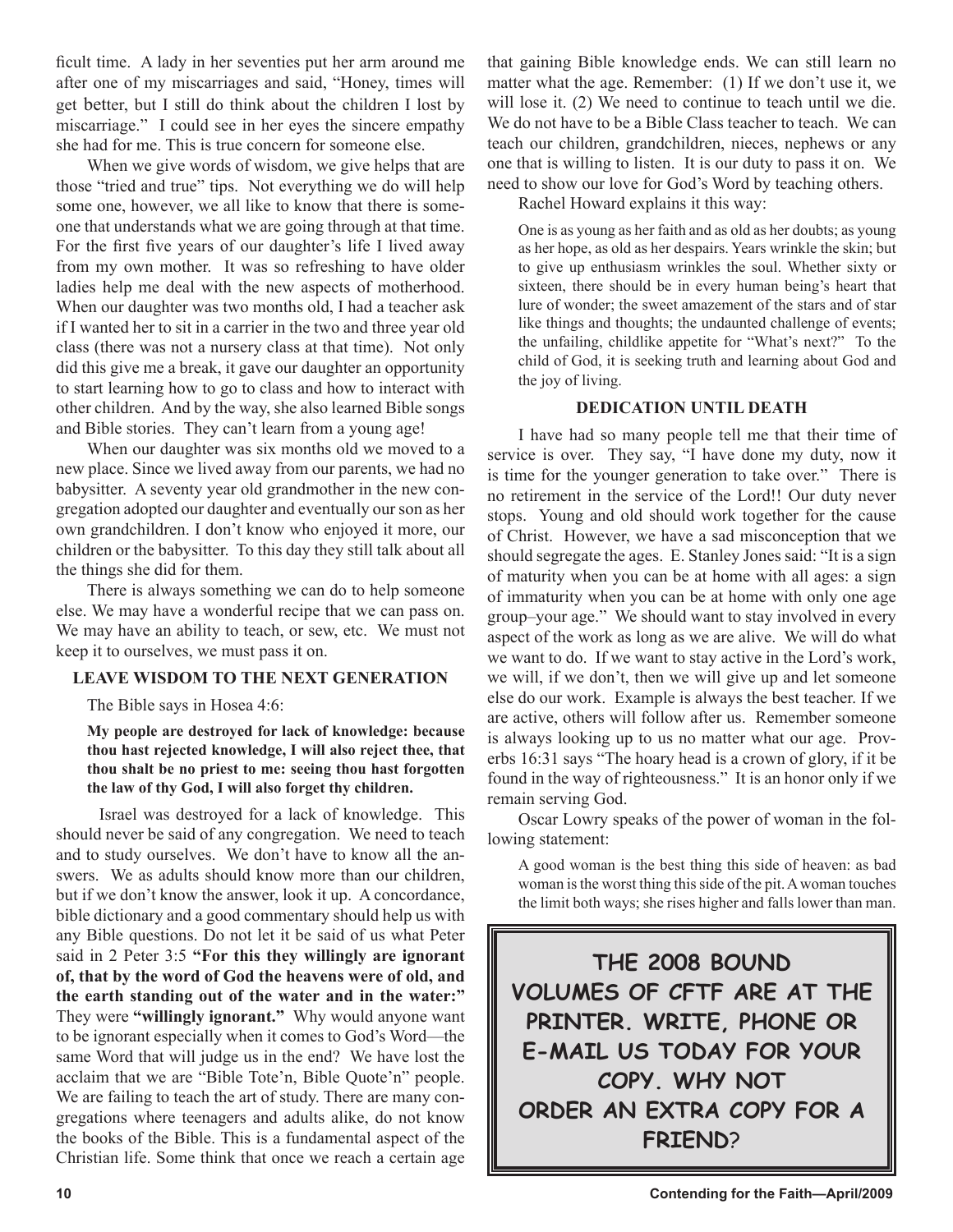The most degraded human being on earth today is a woman. Woman either blesses or curses everything she touches. Nothing can hurt woman like sin, and nothing can destroy sin like woman. Christ and woman can save the world; the devil and woman can damn it. The women of our country will settle the destiny of our nation both morally and religiously.

**CONCLUSION**

It is up to every one of us to use our God-given talents

for the service of our Lord. There is never a time when we are allowed to stop serving God. We should use every day to pass on what God has given us, so that His kingdom will grow. No matter what our age, remember someone NEEDS us to show them Christ. My question to you: "Will you wear out or will you rust?"

> **—22823 Red Leo Lane Spring, TX 77389**

#### <u>RRARARARARARARARARARARARARARAR</u>

## **Here's What Happened**

#### **"DERIVATIVE MARKETS": AN UNDERSTANDABLE ANALOGY**

Heidi is the proprietor of a bar in Detroit. In order to increase sales, she decides to allow her loyal customers – most of whom are unemployed alcoholics – to drink now but pay later. She keeps track of the drinks consumed on a ledger (thereby granting the customers loans).

Word gets around about Heidi's drink now pay later marketing strategy and as a result, increasing numbers of customers flood into Heidi's bar and soon she has the largest sale volume for any bar in Detroit.

By providing her customers freedom from immediate payment demands, Heidi gets no resistance when she substantially increases her prices for wine and beer, the most consumed beverages. Her sales volume increases massively.

A young and dynamic vice-president at the local bank recognizes these customer debts as valuable future assets and increases Heidi's borrowing limit. He sees no reason for undue concern since he has the debts of the alcoholics as collateral.

At the bank's corporate headquarters, expert traders transform these customer loans into DRINKBONDS, ALKI-BONDS and PUKEBONDS. These securities are then traded on security markets worldwide. Naive investors don't really understand the securities being sold to them as AAA secured bonds are really the debts of unemployed alcoholics.

Nevertheless, their prices continuously climb, and the securities become the top-selling items for some of the nation's leading brokerage houses.

One day, although the bond prices are still climbing, a risk manager at the bank (subsequently fired due to his negativity), decides that the time has come to demand payment on the debts incurred by the drinkers at Heidi's bar.

Heidi demands payment from her alcoholic patrons, but being unemployed, they cannot pay back their drinking debts. Therefore, Heidi cannot fulfill her loan obligations and claims bankruptcy.

DRINKBOND and ALKIBOND drop in price by 90 %. PUKEBOND performs better, stabilizing in price after dropping by 80%. The decreased bond asset value destroys the banks liquidity and prevents it from issuing new loans.

The suppliers of Heidi's bar, having granted her generous payment extensions and having invested in the securities are faced with writing off her debt and losing over 80% on her bonds. Her wine supplier claims bankruptcy, her beer supplier is taken over by a competitor, who immediately closes the local plant and lays off 50 workers.

 The bank and brokerage houses are saved by the Government following dramatic round-the-clock negotiations by leaders from both political parties. The funds required for this bailout are obtained by a tax levied on employed middle-class non-drinkers.

#### **—Place First Published and Author Unknown**

**[**Though different from most of our aritcles, in a unique way the previous one sets out mans' abuse and misuse of material gain. It is about the result of coveteousness which is idolatry running and ruining the lives of millions of people—including the governments of men (Eph. 5:3, 5; 1 Cor. 6:10; Col. 3:5; 2 Tim. 3:2). It points out a people's failure financially to do things "**decently and in order"** (1 Cor. 14:40); the consequence of living to **"enjoy the pleasures of sin for a season"** (Heb. 11:25; Matt. 6:24; 33, 34; 1 John 2: 15-17); the repudiation of the great principle of **"if one does not work neither should he eat"** (2 Thess. 3:10); the failure of God's "bread winner" to take care of his own (1 Tim. 5:8); the consequence of repudiating the divine directive to pay one's debts (Rom. 13:8); and of man's desire of something for nothing. In furnishing us **"unto every good work"** (2 Tim. 3:16, 17), the Bible teaches us much about stewardship—*taking care of that which belongs to someone else* (1 Cor. 4:20).

The article pertains to a spiritually and morally bankrupt society—the works of the flesh permeating it through and through (1 John 2: 15-17; Gal. 5:19-21). It describes a people whose God is their belly (Phil. 3:19), rebellious children who cannot cease from sin, running **"greedily after the error of Balaam"** (Jude 11); having no sense of accountablity to God for misusing and abusing a sound economic system (Ecc. 12:14). As it pertains to the previous article, please notice the terms in Romans 1:18-32 that not only show us the consequences of ruling God out of morality, but also the impact of immorality on secular business, economics, finances, government, etc. (James 4:1-4).

God never condemned the kings of Israel or Judah for their bad economic policies, but he did condemn them for their moral and spiritual corruption. They never learned *that if a nation can be kept on a biblically moral footing, it will be what it ought to be financially, economically, etc. Thereby, the heart-soil is best made ready for receiving the seed of the Kingdom, the Word of God*  (Luke 8:11, 15). In attempting to correct financial and economic matters without correcting our morals, we are putting "the cart before the horse," and it will never work (Matt. 6:33).**—Editor]**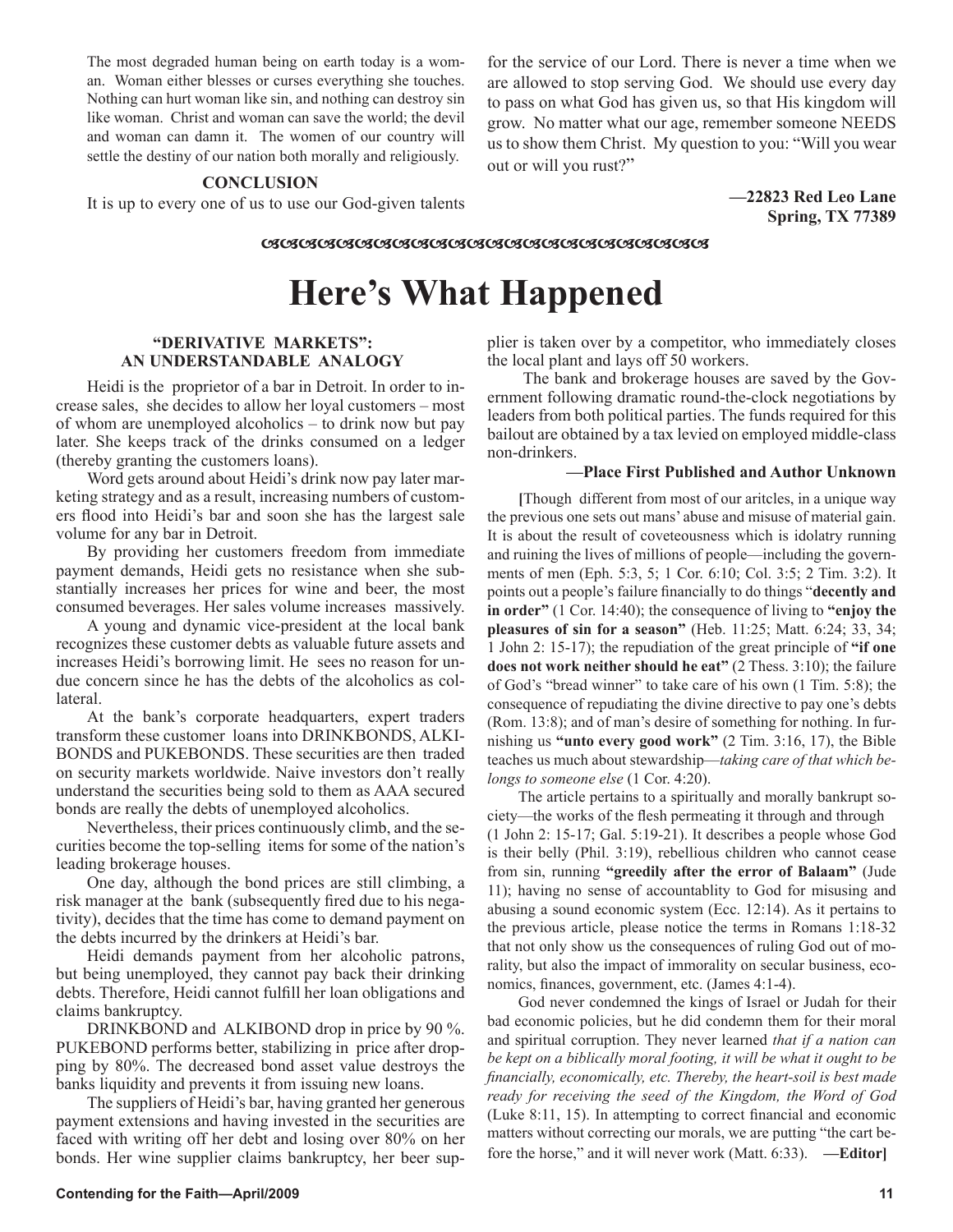"...a bishop must be blameless, as the steward of God... (Titus 1:7)

## **ELDERS: Who Are These Men?** *Rulers – Forceful But Loving Leadership (4)*

**W. N. "Bill" Jackson** 

#### **"Neither as being lords over God's heritage, but being ensamples to the flock" — 1 Peter 5:3**

We have said a number of things about elders and their work, and involved in that would be some interaction with the congregation. To be sure, the Lord intended that all these, working together, should be promotive of His will, and should make for harmony. Sadly it is so, that through the fault of men, congregations know disharmony and turmoil. Sometimes it is the fault of members, and sometimes the fault of elders, and very often the fault of both. In this article beyond the matters of oversight, feeding, watching and protecting, we will look at elders and the congregation, their relationship together, and under several headings.

#### **THE ELDERSHIP IS MEANT TO EXPEDITE THE WORK**

It is known by all that our God did not make any foolish moves, and in His planning for elders the purpose is the service of, and the furtherance of His cause. When we find congregations served by elders who are Scriptural, sound, faithful, dedicated and serving, the kingdom and the gospel will prosper. The congregation's work progresses under the faithful direction of the elders. Here is success for God!

On the other hand, if the elders are not what they should be, they still have the *title* and the work is to proceed through them, but in their sluggardness the work is hindered rather than helped! How sad that what God intended to help would serve rather to hinder, with the effect being the pleasing of Satan rather than God!

#### **ELDERS ARE GIVEN AUTHORITY AND RULE!**

Let us not be fearful to state this, for it is New Testament truth. It is amazing, and yet that which would be expected of Satan, that we would be hearing today that "*elders have no rule," "elders* are *not in authority"* and that elders *"can only rule by example,"* Those who would thus argue reveal that they have not studied their New Testaments. Two or three things in this regard:

(1) *The New Testament uses the word "rule" regarding the elders, and members' relationship to them, in Hebrews 13:7,17, 24.* In the broadest meaning and usage, the one who thus rules *"leads, goes first, is a leader, is a guide, is chief, commands and has authority over.* The fact that one is to be an example in no wise prohibits his having rule and authority if the one in a position to grant such rule and authority so authorizes, and GOD DID SO AUTHORIZE!

In a congregation of 300 members, if each and every matter was thrown out to the 300 members, there would likely be a dozen different wills and opinions on each matter. The *"all having equal authority"* advocates would then encourage a dozen decisions, when only one will suffice. In any organization on earth, someone must make the decisions! In the New Testament church, matters of policy and expedience are determined by the elders who, being men of spirituality and Christian character, loving the Lord and the Kingdom, will use wisdom, discretion and the very best possible judgment in all things.

(2) *Loving leadership produces loving followship.* We cannot see that there should be any more problem in the Kingdom, regarding elders and their rule, than in the marriage relationship, where the leadership and headship role has been given to the man (Eph. 5:22-25, 28-29). If the marriage union is within the Lord's blessings, the man exercises that leadership, but it is loving leadership: the wife submits to that leadership, willingly giving loving followship. She, if she is spiritual, is not envious of his role, nor desirous of seizing it for herself. It is the same within the Kingdom. Godly elders exercise loving leadership, and godly members provide loving followship. The elders act in their best interest, placing the concerns of the Kingdom first, and that's exactly what every Godly member wants! The elders show the congregation their love and care, with the supreme measure of love given to God, the Christ, the Word and the church, and spiritual men are both comforted and delighted!

(3) *Elders do not lord it over."* Very clearly, it is not the Lord's intention that elders see their position and work as that of being dictators and tyrants. They are charged that they not be **"lords over God's heritage"** (1 Peter 5:3). Surely most members are not resentful over the day-to-day decisions that elders make (or allow to be made under some delegation they have made to a deacon or other member, etc.), but rather are relieved. All should be happy that it does not require a congregation meeting to decide on new erasers for each classroom. Members know that the elders see over the work, and will routinely make decisions that are best for the work.

But the charge that they are *lords* usually does not come as regards some minor and routine matter. In recent years, it has come from extremely liberal sources who are rebellious against authority—*all authority!* They have attacked the eldership because they in the eldership are in positions of authority, just as they have attacked the preachers because their proclamation is of an authoritative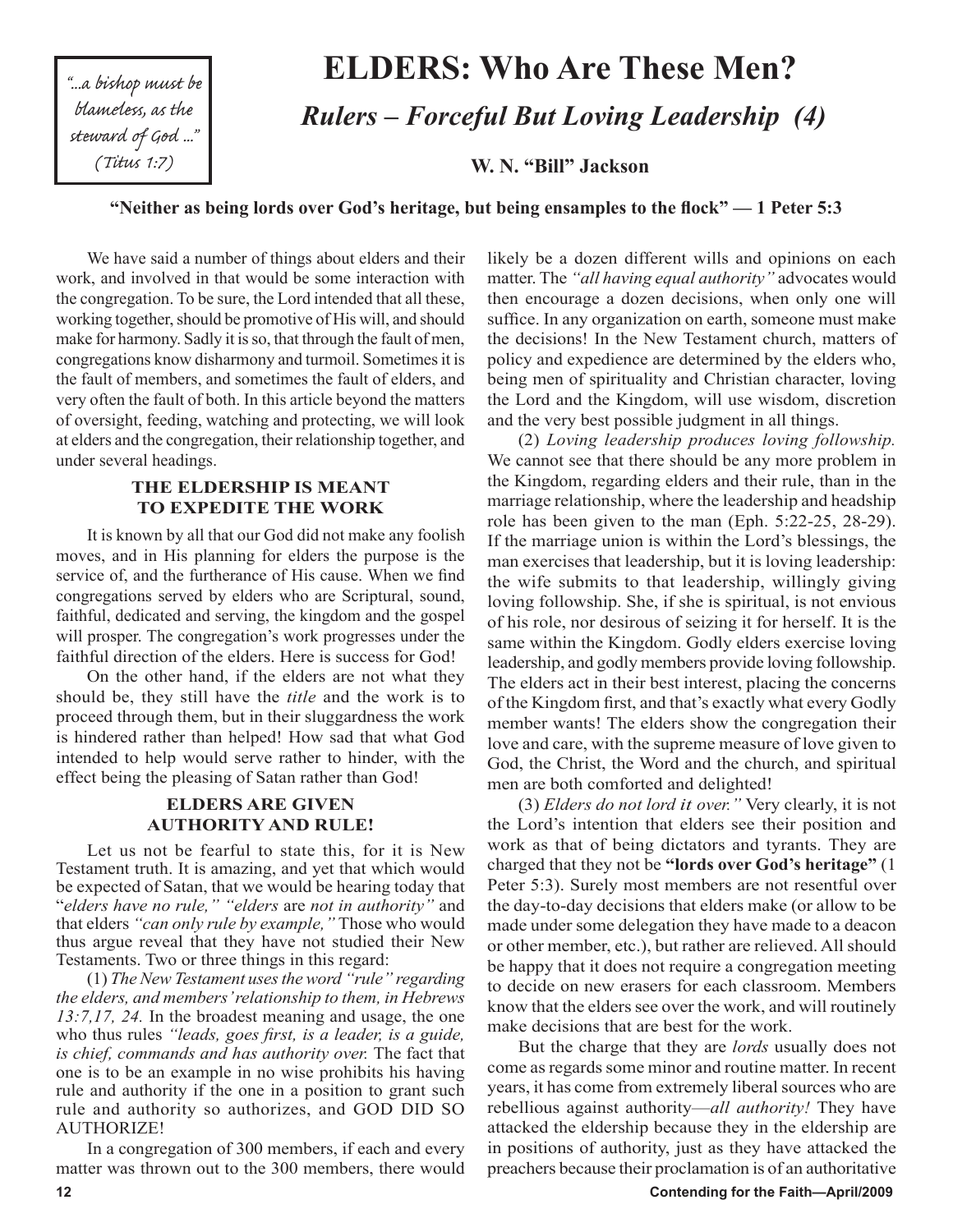Word (Titus 2: 15)! In seeking to accomplish their ends, they have invented the idea of *ruling* by *example only* with both points being equally ridiculous. We are charged with obeying elders (Heb. 13: 17), and yet we do not OBEY examples: we can follow examples, but we do not obey such. We obey INSTRUCTION, COUNSEL, TEACHING, and such stated will that would come from those who RULE.

But for all of it, elders are to be spiritual men, and the idea of a Diotrephes (III John 9-10) would be as repugnant to them as it would be to any member of the church. Elders must speak, and they must lead, and they must make decisions and lead the congregation in following through, and they do so with a manner, demeanor, spirit and attitude that encourages the members to follow suit. The idea is this: *Here is a great and spiritual work. It is an opportunity for us to serve God, and we should do it. Let us rise up and do it, and now, FOLLOW ME!* In all things, elders still realize that while they lead and direct, they also remain servants. Elders should be among the first to pitch in and work in every capacity wherein the church is called upon to act—e*lders are to be WORKING LEADERS!*

#### **THE AREA OF THE ELDERS' DECISION-MAKING**

May we all remind ourselves that the elders are not in the business of creating matters of faith. The Word furnishes us completely (2 Tim. 3: 16-17), and thus matters of faith are already fixed and determined. The elders are indeed in a position to speak out, calling attention to the *thus saith the Lord,* administering the necessary reproof and rebuke as needed, but they do so under the leadership

### **2009** *CFTF* **SPRING CHURCH OF CHRIST LECTURSHIP BOOK**

*RELIGION & MORALITY FROM GOD OR MAN?*

**\$20.00 Plus \$3.00 S&H**

**SEND ALL ORDERS WITH PAYMENT TO:**

**Contending for the Faith P.O. Box 2357 Spring, Texas 77383-2357**

**Texas residents add 7:25% tax**

role given them as the congregation's overseers!

This means that the elders' decision-making rests in the realm of judgment and expediency. They must wrestle with dozens of suggestions, recommendations, appeals, criticisms and options, fitting that which is helpful and proper into the work of the local congregation as it is able and capable of doing. In every matter presented, there may be a range of options as to participation. Someone must make the decision, and elders are those someones.

#### **"THEY SPEAK TO US ONLY WHEN IN SOME TROUBLE"**

Perhaps we have all heard that criticism, and perhaps sometimes made without justification, but no doubt made in truth in some instances. We are not suggesting that elders cannot act without passing all matters before the congregation. Most elders are wise enough not to make huge commitments as to selling and buying property, taking on hundreds of thousands of dollars in new work without some counsel with the congregation.

Wise elders also know that it expedites their work, and the goodwill of the congregation, if there will be periodic meetings with all the men to report on the work and hear their comments, inquiries and/or criticisms. Wise elders also meet with some regularity with deacons, and we will yet deal with that.

The major point is that, depending on conduct and attitude, there can be a suspicious and resentful spirit develop when a congregation feels left out of all consideration *except when the elders* are *in trouble (often financially) and then desire our help.* Information freely given, in various meetings, in the bulletins, and from the pulpit goes a long way in keeping that spirit down to a minimum!

*"The judge is condemned when the criminal is absolved" ଜାତାବ୍ୟାତ୍ତାବ୍ୟାତ୍ତାବ୍ୟାତ୍ତାବ୍ୟାକ୍ୟାରା* 

—**Publilius Syrus**, 1st Century B.C.

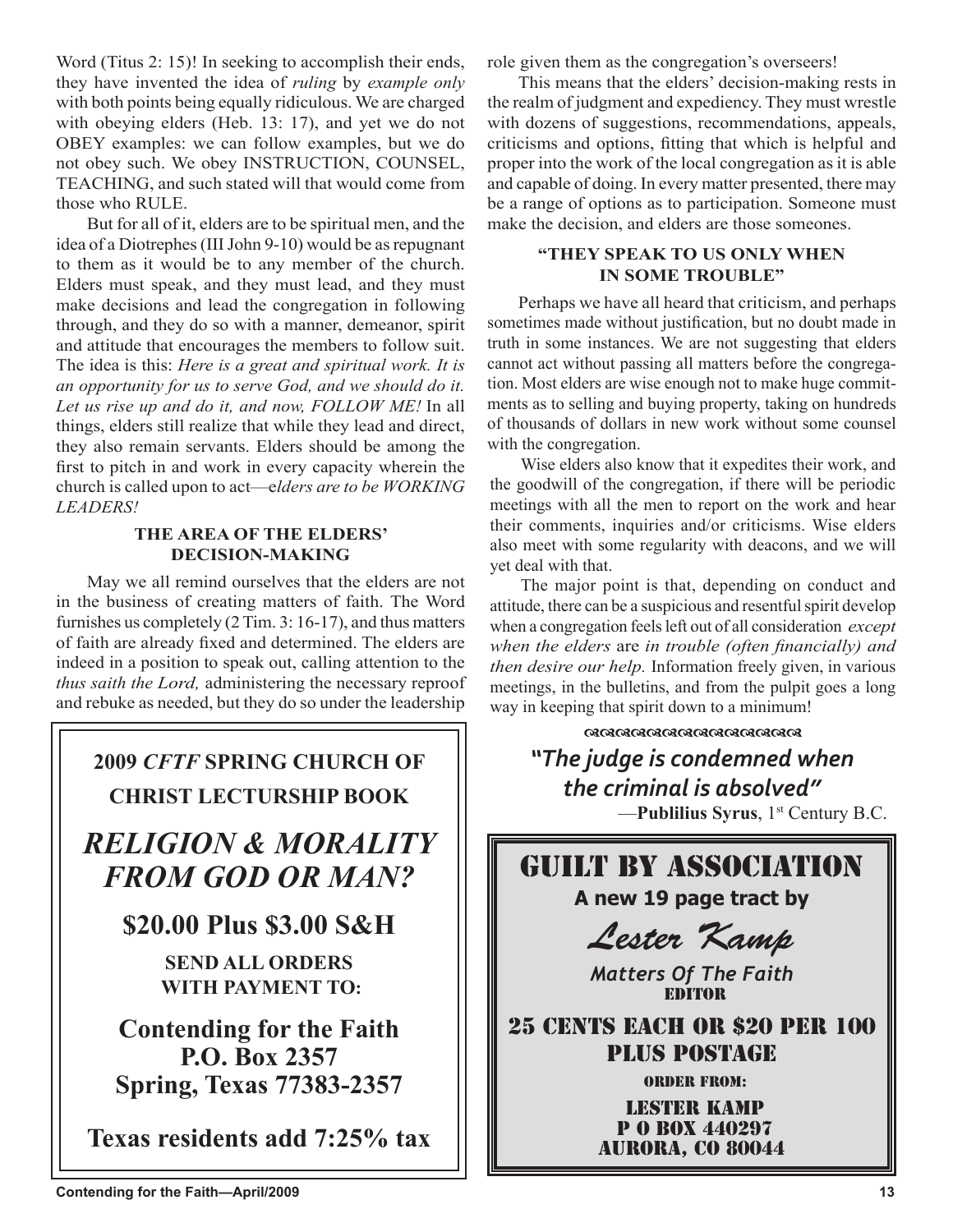## **THE WORLD REFUSES TO LISTEN**

#### **Alton W. Fonville**

I heard it again this very morning: "we should be thankful for the many different faiths in the world." This is one of the many similar statements which have been made since I can remember. It goes along with the statement: "it does not matter what a person believes, just as long as he is sincere." All this sounds real nice and makes a person "feel good" about himself, but is it the Truth which God has given us? Can we place our trust and confidence and salvation in it? Each of us has at least one copy of God's Holy Word available to us, so let us see how that idea compares with what God wants for the world which He created for his glory and pleasure.

Do you have a love for the Truth of God ? The Bible shows what HE said, and what HE wants. This is not just one man's opinion or interpretation. Common words with which we are familiar will be used, as recorded in Scripture. How you respond to it will show your real self and will answer that question. Remember, Jesus said "if you love me, keep my commandments" (John 14:15). For those who do not love the Truth of God, listen to what He said: "And with all deceivableness of unrighteousness in them that perish; because they received not the love of the truth, that they might be saved. And for this cause God shall send them strong delusion, that they should believe a lie: That they all might be damned who believed not the truth, but had pleasure in unrighteousness" (2 Thess. 2:10-12). Paul said almost the same thing in Romans: "And even as they did not like to retain God in their knowledge, God gave them over to a reprobate mind, to do those things which are not convenient" (Rom. 1:28).

It is vital that we love and receive the Truth in order to be saved. But, God will not force anyone to do different than what their heart is set on doing. We still have a free choice and what we do in life determines our judgment. For the most part, the world is going full speed against what God wants. Jesus told us that in the story of the many who would be on that broad, easy road and the few who would be on that narrow road which leads to life eternal (Matt. 7:13-15). He concluded that story, warning of false prophets which would come to deceive many. Well, they came and are still coming and deceiving many today. So, we must have a love for the truth of God first and foremost, or we may be deceived also. Now, let us turn to the Scriptures and see about the "many faiths" which are in the world today.

The Holy Spirit directed Paul to write for our benefit: "glory was to be in the church by Jesus Christ" (Eph 3:21). Notice, "the church" is singular—not churches. He said specifically, to keep the unity of the Spirit in the bond of peace. Now, read the next few words. He gave us seven things and said of each: "there is one" (Eph. 4:3-6). "There is one body, and one Spirit, even as ye are called in one hope of your calling; One Lord, one faith, one baptism, One God and Father of all, who is above all, and through all, and in you all." Did you see what inspiration said about how many "Faiths" there were? There are just as many Gods and Lords and bodies (churches) (Eph. 1:22- 23; Col. 1:18) as there are faiths. Now, a big part of the world agrees there is only one God and one Lord, but, they refuse to listen to there being only one faith in the same verses. Why? It all goes back to having the love for the Truth of God or not. Are we going to accept what God said, or will we give heed to what false prophets have said and continue saying? In order for us to be saved, we must submit to that one faith, obey it and be part of that one body. "It is not in man that walketh to direct his own steps" (Jer. 10:23). Why not determine now to learn and love the Word of God, accept and obey it? It will be our judge on that last day (John 12:48).

#### **—337 Madison 4605 St. Paul, AR 72760**

#### ଈଈଈଈଈଈଈଈଈଈଈ

"It is the rare fortune of these days that one may think what one likes and say what one thinks."

> **—Cornelius Tacitus A.D. c. 56–c. 120 Histories, bk. I, 1**

# **DVD'S OF THE FIRST THIRTY-FIVE YEARS OF** *CFTF*

### **THE DVD SELLS FOR \$50.00 PLUS S&H. ORDER FROM**

*CONTENDING FOR THE FATIH***P. O. BOX 2357SPRING, TEXAS77383-2357**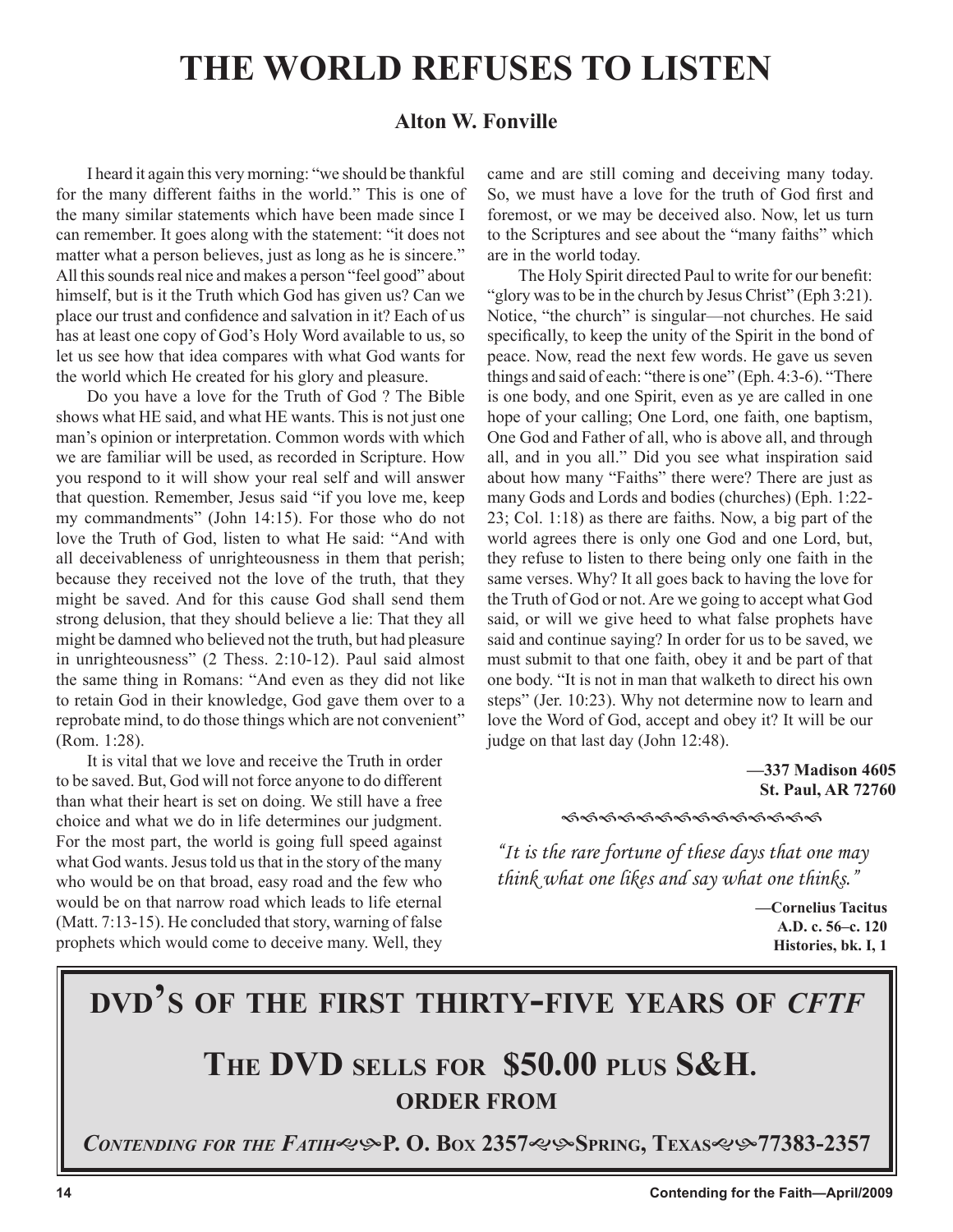## **THE RESTORATION\***

#### **Paul Vaughn**

In America the Restoration of New Testament Christianity had its beginning in the latter part of the 1700's and the early 1800's. It was at this time that men throughout the country began to reject the doctrines of men for the simplicity of the New Testament pattern. Some of the early restorers were Rice Haggard, James O'Kelly, Abner Jones, Elias Smith, Barton W. Stone, and Thomas and Alexander Campbell.

In August, 1794, a meeting was held to devise a plan of church government. This was an open meeting for all to attend. Among those in attendance were James O'Kelly and Rice Haggard. "They determined to lay aside every manuscript, and follow the Bible as their guide, and have no government besides the Scriptures as written by the apostles."**<sup>1</sup>** Rice Haggard stood up with the New Testament in his hand and said,

Brethren, this is a sufficient rule of faith and practice. By it we are told that the disciples were called Christians, and I move that henceforth and forever the followers of Christ be known as Christians simply.**<sup>2</sup>**

This was a major step in the move to restore New Testament Christianity.

It was June 28, 1804, when the *Last Will and Testament* of the *Springfield Presbytery* was written. It was signed by Barton W. Stone, Robert Marshall, John Dunlavy, Richard M'Nemar, John Thompson, and David Purviance. This is one of the great documents in the history of the Restoration. Below are a few excerpts from it.

We will, that this body die, be dissolved, and sink into union with the Body of Christ at large; for there is but one body, and one Spirit, even as we are called in one hope of our calling .... We will, that our power of making laws for the government of the church, and executing them by delegated authority, forever cease; that the people may have free course to the Bible .... We will, that the people henceforth take the Bible as the only sure guide to heaven; and as many as are offended with other books, which stand in competition with it, may cast them into the fire if they choose; for it is better to enter into life having one book, than having many to be cast into hell .... **3**

In 1809, Thomas Campbell wrote the *Declaration and Address.* It is another great document in the history of the Restoration of New Testament Christianity. The *Declaration and Address* is, "based upon the express declarations of the Bible and the latter, upon things about which the Bible is silent."**<sup>4</sup>** Thomas Campbell believed that Christian unity could only come about by adherence to the Bible.

The goal of the early preachers and teachers in the

Restoration was to go back to the Bible and practice original Christianity. The church whose pattern is in the New Testament was precisely what Jesus built. Those who follow that pattern would be only Christians and nothing more. This does not mean that the restorers were trying to restore the church at Corinth, the church at Ephesus, the church at Galatia or the church of the Laodiceans. But, they were trying to follow the design and pattern of Christianity that is rooted and grounded in Christ Jesus. To accomplish this, they went beyond the denominations that followed creed books and manuals of men, and were governed by the Bible alone. This approach is as ancient as the prophets who admonished Israel to return to her roots in following God's Word. Elijah, the Tishbite, cried out against the idolatrous men of his day, those who had left God's pattern and blamed their trouble on him as the following words of wicked Ahab reveal. **"And it came to pass, when Ahab saw Elijah, that Ahab said unto him, Art thou he that troubleth Israel?"** (1 Kings 18:17). The early restorers had the attitude of Micaiah as he stood in defiance of the King of Israel. **"And Micaiah said, As the Lord liveth, what the Lord saith unto me, that will I speak"** (1 Kings 22:14).

This is needed today! Let us simply speak what the "Lord saith" because nothing more or less is acceptable in the sight of God. **"And whatsoever ye do in word or deed, do all in the name of the Lord Jesus, giving thanks to God and the Father by him"** (Col. 3:17).

#### **End Notes**

**\*** Bobby Liddell, Editor, *Changes In The Church of Christ*, 19th Bellview Lectures, Austin McGary&Company, Pensacola, FL, 1994, pp. 20-22.

1. Pressley Barrett, *The Centennial of Religious Journalism*, Christian Publishing, Dayton, 1908, p. 264.

2. Ibid, p. 264.

3. Hoke S. Dickinson, Editor, *The Cane Ridge Reader*, The Biography of Elder Barton Warren Stone, J. A. & V. P. James Publishers, 1847, p. 52.

4. Earl Irvin West, *The Search For the Ancient Order, Vol. 1*, Gospel Advocate, Nashville, 1974, p. 49.

> **—1415 Lincoln Road Lewisport, KY 42351**

*কৰ্ণকৰ্ণকৰ্ণকৰ্ণকৰ্ণকৰ্ণকৰ্ণকৰ্ণক* 

"The disadvantage of men not knowing the past is that they do not know the present."

**—G. K. Chesterton**